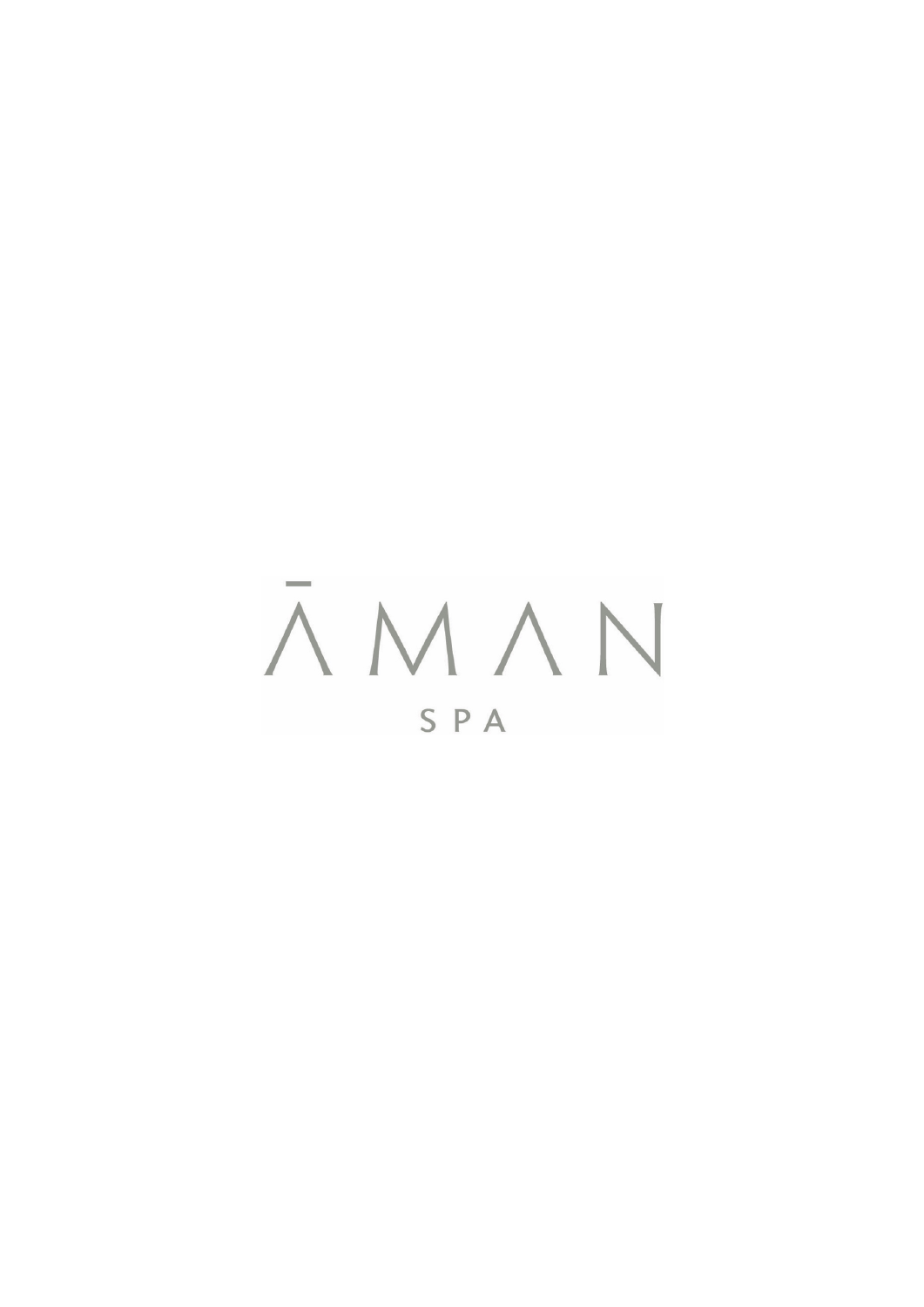# OUR PHILOSOPHY

Wellness is more than being free from illness; it is a dynamic process of change and growth, a state of complete physical, mental and social wellbeing. Aman's spa concept has been carefully curated with four pillars of wellness in mind – nutrition, movement, psychological health and bodywork – with the singular goal of achieving this ideal balance of Integrated Holistic Wellness for every guest.

Treating the whole – mind, body and spirit – by integrating ancient healing modalities with the best of modern science, Aman strives to provide guidance, support and knowledge in a journey that extends beyond the physical boundaries of the globe's Aman Spas. Our aim is for guests to leave empowered and renewed, with the tools to continue their wellness journey, and the resilience and focus to put them into action.

## A NEW SPA LANGUAGE

Ancient healing arts such as Ayurveda and East Asian Medicine (TCM) are based on complex theories of the workings of the human body and mind. They incorporate aspects of health unexplored in allopathic medicine, so certain concepts can sound strange to the uninitiated. Talk of chakras and energy can be off-putting when taken out of context. Yet when understood as part of the philosophy behind a traditional healing system, they reveal an intriguing new language for explaining how our bodies work. While understanding these theories is not a prerequisite to enjoying their benefits, Aman Spa aims to demystify this language. Please ask us if you wish to know more about the ingredients or modalities used in any of our treatments.

## UNDERSTANDING ENERGY

The idea of life force or life energy is very common in traditional healing systems. In TCM this is known as "qi" (chi), while in Hindu philosophy including yoga, Ayurveda and martial arts, "prana" is the Sanskrit word used to describe this potent vital energy. A shared principle in many healing modalities is that any blockage in the flow of life force in a body can cause imbalance and therefore ill health in some respect. Blockages can be physical, mental or emotional, and their removal to restore balance and energy flow is the main goal of many traditional healing practices.

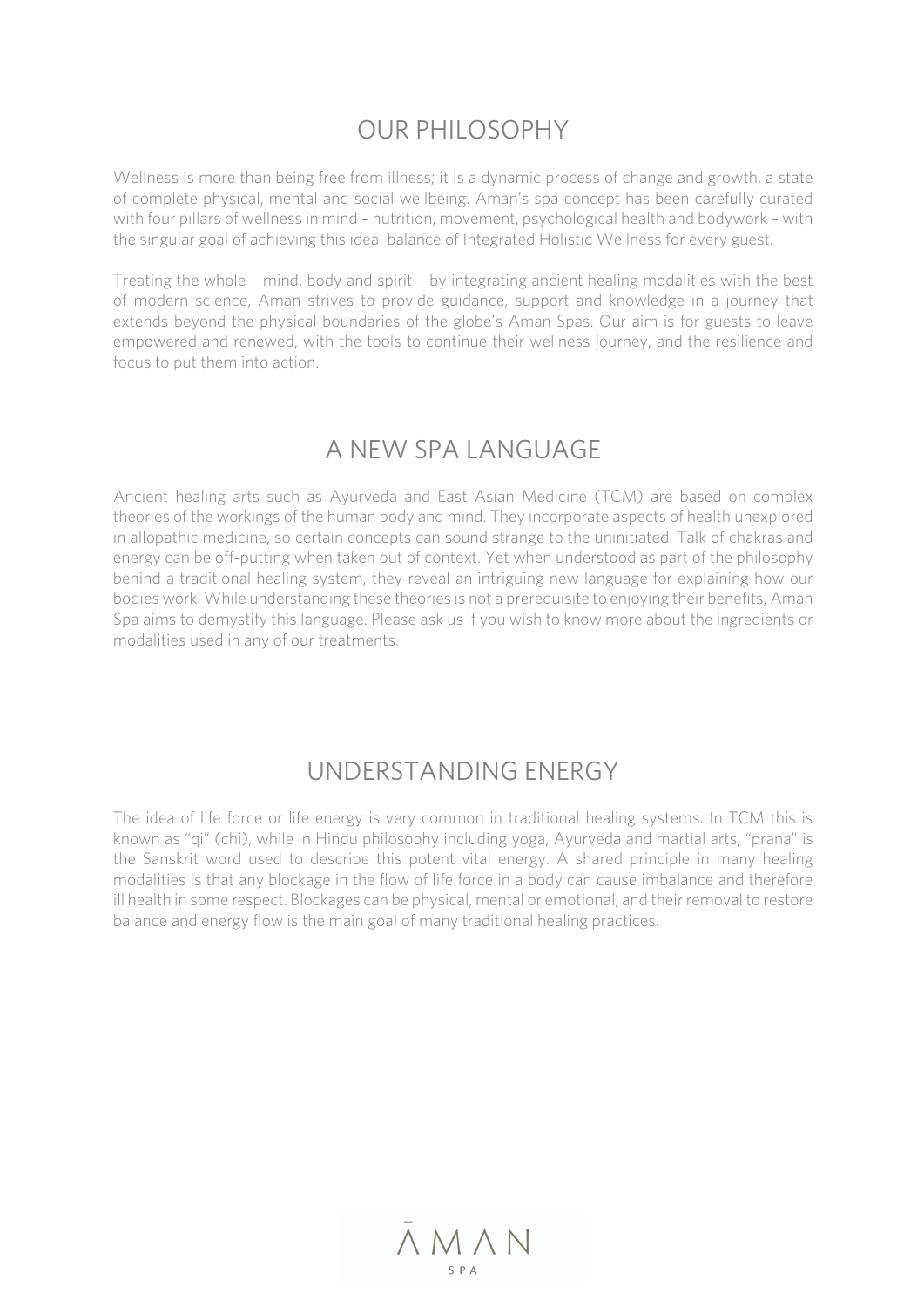# EARTH'S APOTHECARY

Aman's new line of all-natural skincare products draws on the knowledge and wisdom of ancient wellness traditions while harnessing the power of nature. Rare and precious ingredients used include pearls, homeopathic metals, healing tree oils, amethyst, jade, frankincense and palo santo, as well as alkalizing, oxygen-rich spring water, wild-harvested Amazon butters and rainforest muds. Consisting of smoked body balms, fragrant dew mists, liquid body oils, invigorating body polishes, anti-ageing serums and more, the range is made from organic ingredients sourced from around the world for their purity and potency, and their link to Aman destinations.

Working holistically to nurture and enhance overall wellbeing, each product penetrates deep into the skin to nourish and rejuvenate, but also works on a deeper level, meeting emotional as well as physical need states. Grouped into three unique formations that reflect three healing pathways back to wellness – Grounding, Purifying and Nourishing – the products contain ingredients with a molecular vibrational energy that works in sequence with the human body to promote change and return equilibrium. The physical benefits of each product are completely aligned with its ability to address emotional imbalance, together offering a holistic fine-tuning with tangible, long lasting results.

### *"Breathing in, I calm body and mind. Breathing out, I smile. Dwelling in the present moment, I know this is the only moment."* Thich Nhat Hanh

Embraced by the verdant hills of Nui Chua National Park, Amanoi Aman Spa rests on the shores of a tranquil lake dotted with floating lotus blossoms. A peaceful haven immersed in the peace and beauty of nature, the spa's holistic approach to wellness integrates movement therapeutic treatments, natural products, and relaxation.

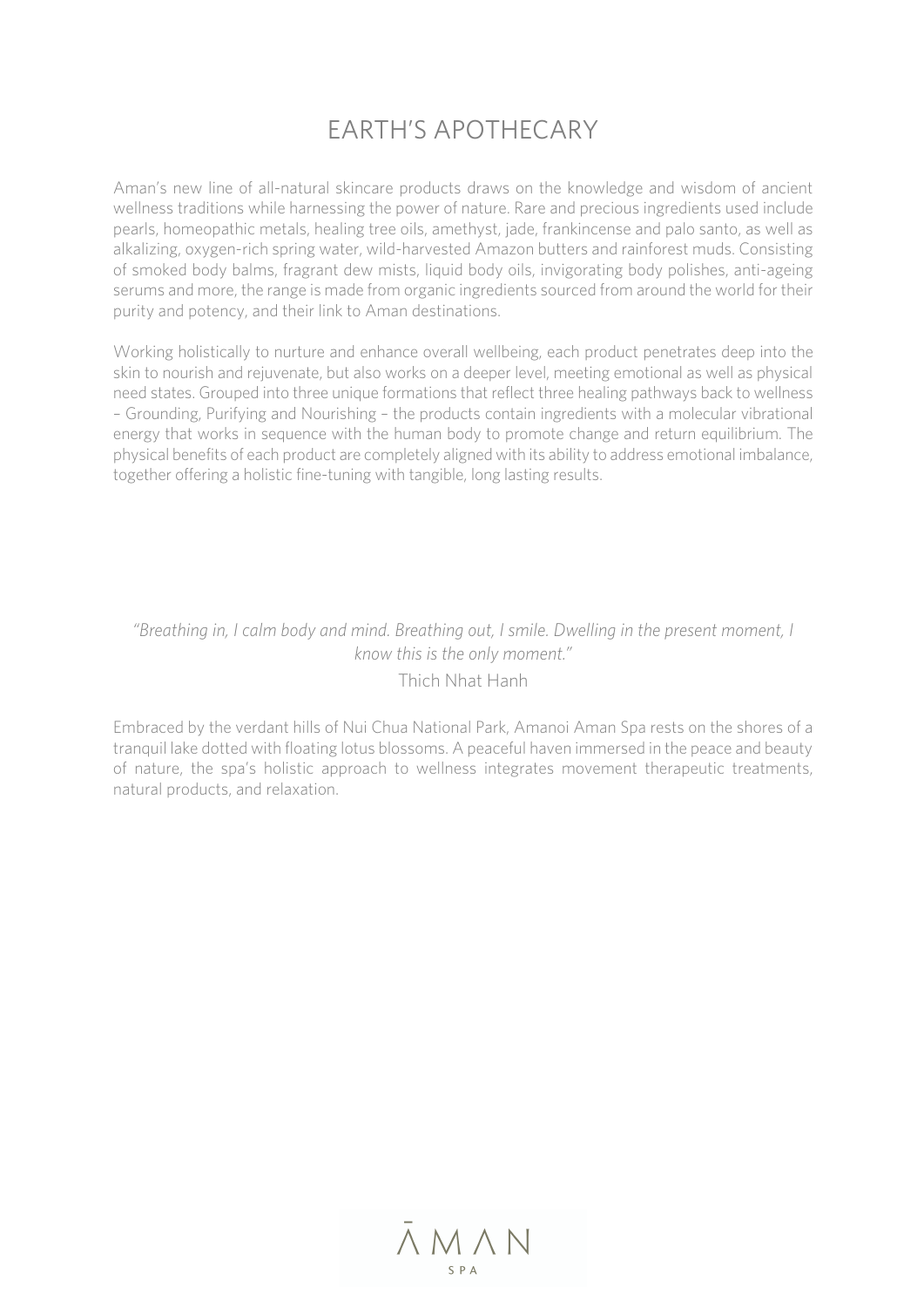# Wellness Pool Villas

Dedicated to providing the tranquility, immersion in nature and holistic wellbeing that manay guests seek, Amanoi's two Wellness Pool Villas focus on a key element of nature. Utterly private, each Wellness Pool Villa is an elegant residence for two to four guests and combines luxurious accommodation and spacious living areas, a private pool and exceptional private spa facilities, in a sublimely secluded setting.

Spacious bedroom and living areas open onto an expansive relaxation deck with 15-metre swimming pool, each Wellness Pool Villa features, a steam room, cold plunge pool, ice fountain, Jacuzzi and Hammam or Banya room, while a spa therapist is on hand to curate personalised spa treatments in the double spa treatment suite.

Ideal for escapes with a focus on relaxation and holistic wellbeing, the two Wellness Pool Villas feel completely removed from the resort, and each other. Yet Amanoi's extensive facilities including its restaurants, Aman Spa and Beach Club, remain easily accessible from both.

# Lake Wellness Pool Villa

Inspired by the healing properties of water, the Lake Wellness Pool Villa overlooks a serene lake strewn with lotus blossoms and features a contemporary Hammam. Influenced by Turkish and Moroccan bathing culture, this programme is offered in lakeside seclusion at Lake Wellness Pool Villa. A steam to open the pores is followed by a body scrub to exfoliate and cleanse the skin, then a mud wrap to nourish the skin and purify the senses. Completely relaxed and generated, you can now further rejuvenate the skin, alleviate stress and anxiety, and relieve sore muscles with a contrasting hydrotherapy circuit. Rotate through the ice showers, steam room, Jacuzzi and cold plunge pool, before finishing your treatment with a gentle swim leisurely lounge and nourishing herbal tea and refreshments on the deck.

Contemporary Hammam Treatment 100 Minute

### Half-Day Program:

- Contemporary Hammam Treatment
- Choice of 90-minute spa treatment
- Healthy snacks, one meal and non-alcoholic refreshments

### Full-Day Program:

- Contemporary Hammam Treatment
- Choice of 90-minute spa treatment
- 60-minute Amanoi Facial
- Manicure and Pedicure
- Use of all Wellness Pool Villa's facilities
- Healthy snacks, one meal and non-alcoholic refreshments

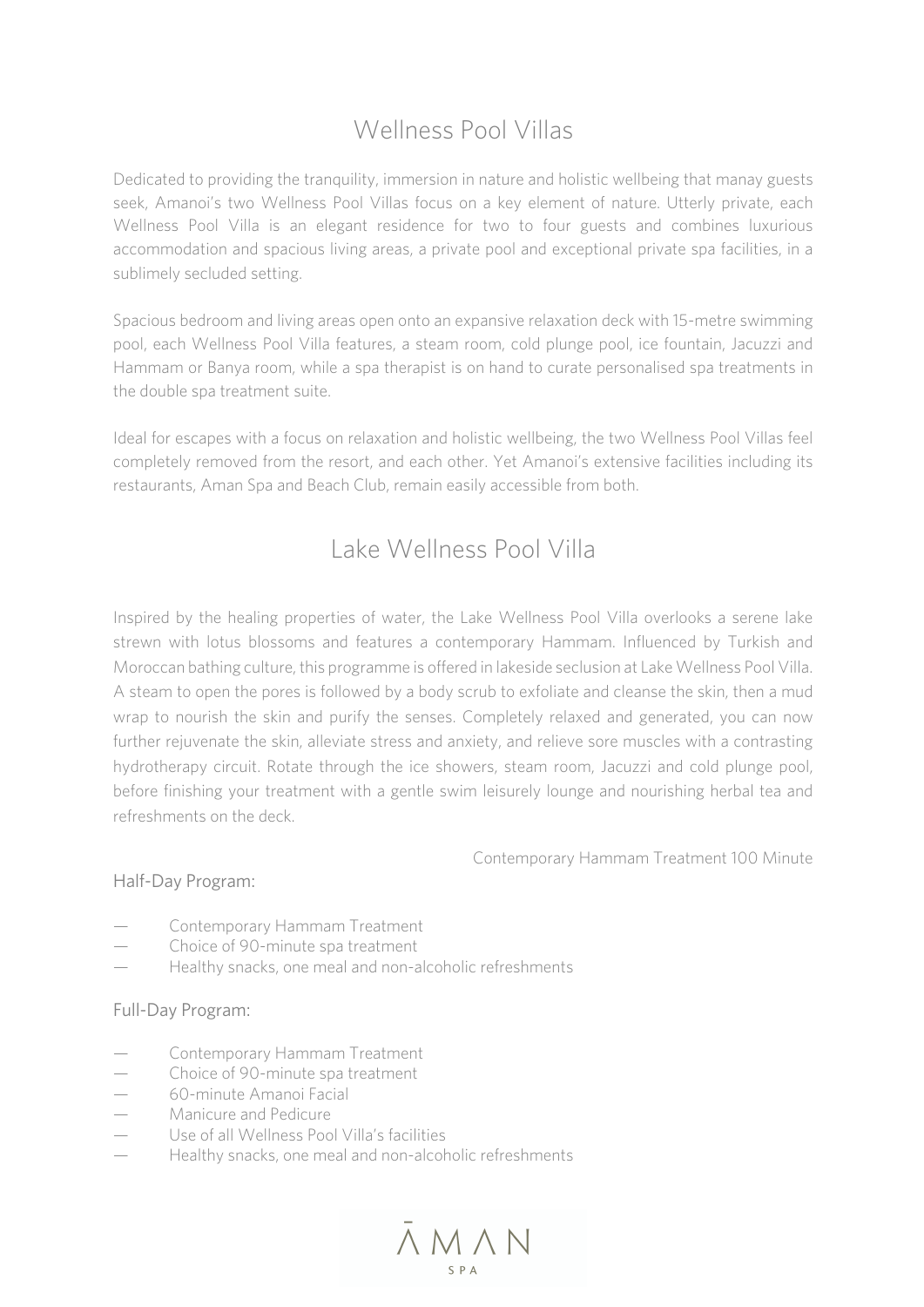# Forest Wellness Pool Villa

Combining cleansing rituals with Oriental healing techniques, this programme soothes your muscles and promotes detoxification in the calming embrace of Forest Wellness Pool Villa. Relax in the sauna, then cleanse and beautify your skin with the gentle percussion of venik (bath brooms made of oak or eucalyptus leaves) and a facial mud mask. Lastly boost circulation and your immune system with an ice shower. To complete your wellness journey, use the hydrotherapy facilities to reinvigorate your senses and impart a natural glow to your skin, before relaxing by the pool with herbal tea and nourishing refreshments.

Banya Treatment 100 Minute

#### Half-Day Program:

- Contemporary Banya Treatment
- Choice of 90-minute spa treatment
- Healthy snacks, one meal and non-alcoholic refreshments

#### Full-Day Program:

- Banya Treatment
- Choice of 90-minute spa treatment
- 60-minute Amanoi Facial
- Manicure and Pedicure
- Use of all Wellness Pool Villa's facilities
- Healthy snacks, one meal and non-alcoholic refreshments

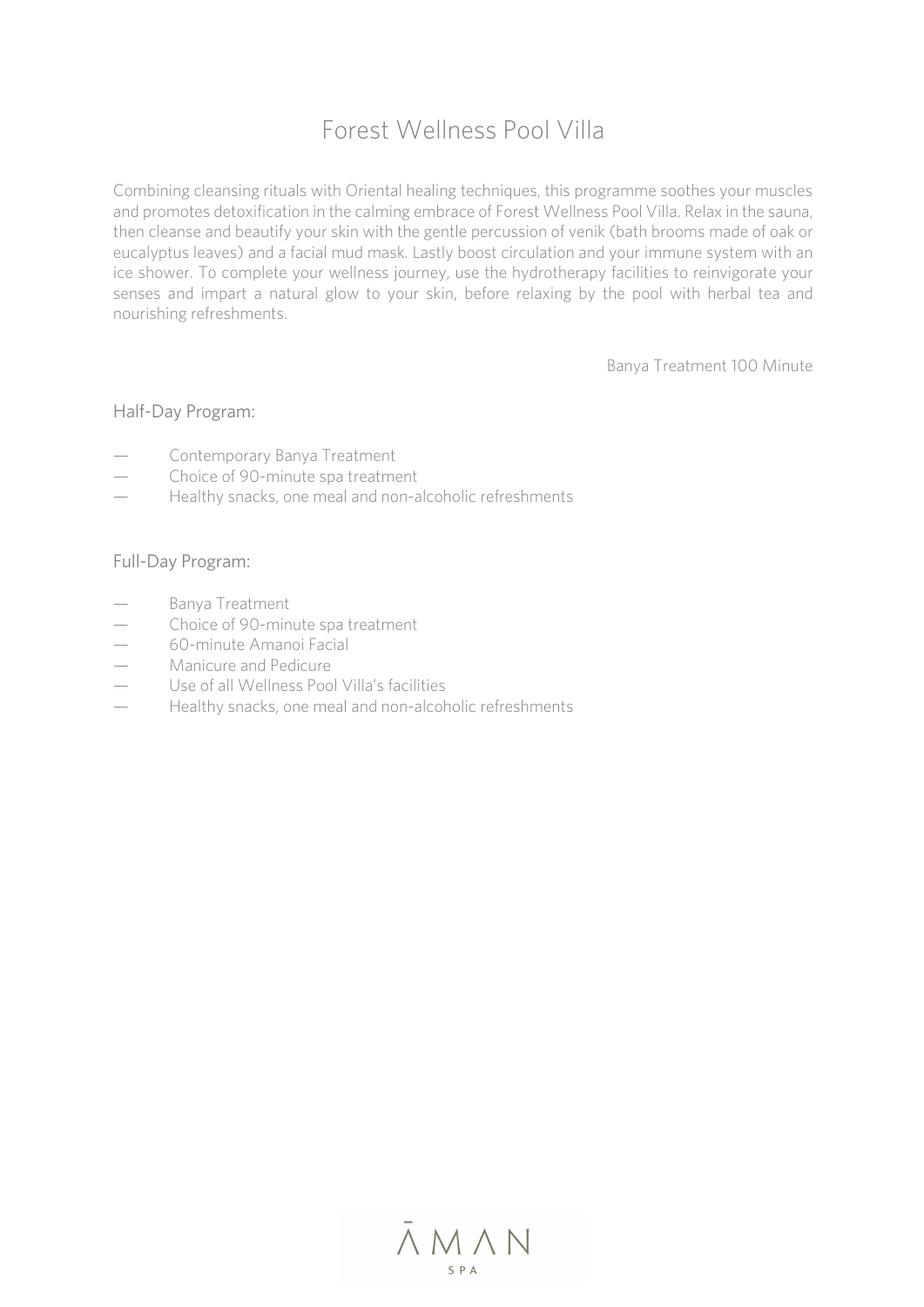### Amanoi Spa Programs

The best spa experience unfolds as a holistic journey revealing an individual's own unique path to optimum health. Encompassing rewarding movement sessions, revitalising spa treatments and concentrated time out, Amanoi's Half-Day or Full-Day Spa Programs optimise the circumstances leading to such revelations through the dedication of time and expert attention.

#### Half-Day Program:

- 90-minute movement sessions
	- (Choose from Yoga, Tai Chi or personal fitness)
- 30-minute steam bath and Jacuzzi
- Foot cleansing ritual
- 90-minute holistic spa treatment of choice
- Healthy lunch in spa relaxation sala or the Main restaurant

#### Full-Day Program:

- 60-minute movement sessions
- (Choose from Yoga, Tai Chi or personal fitness)
- 30-minute steam bath and Jacuzzi with refreshments
- Foot cleansing ritual
- 90-minute AMAN signature body polish & wrap ritual
- 90-minute holistic spa treatment of choice
- 60-minute Amanoi Facial
- Healthy lunch in spa relaxation sala or the Main restaurant

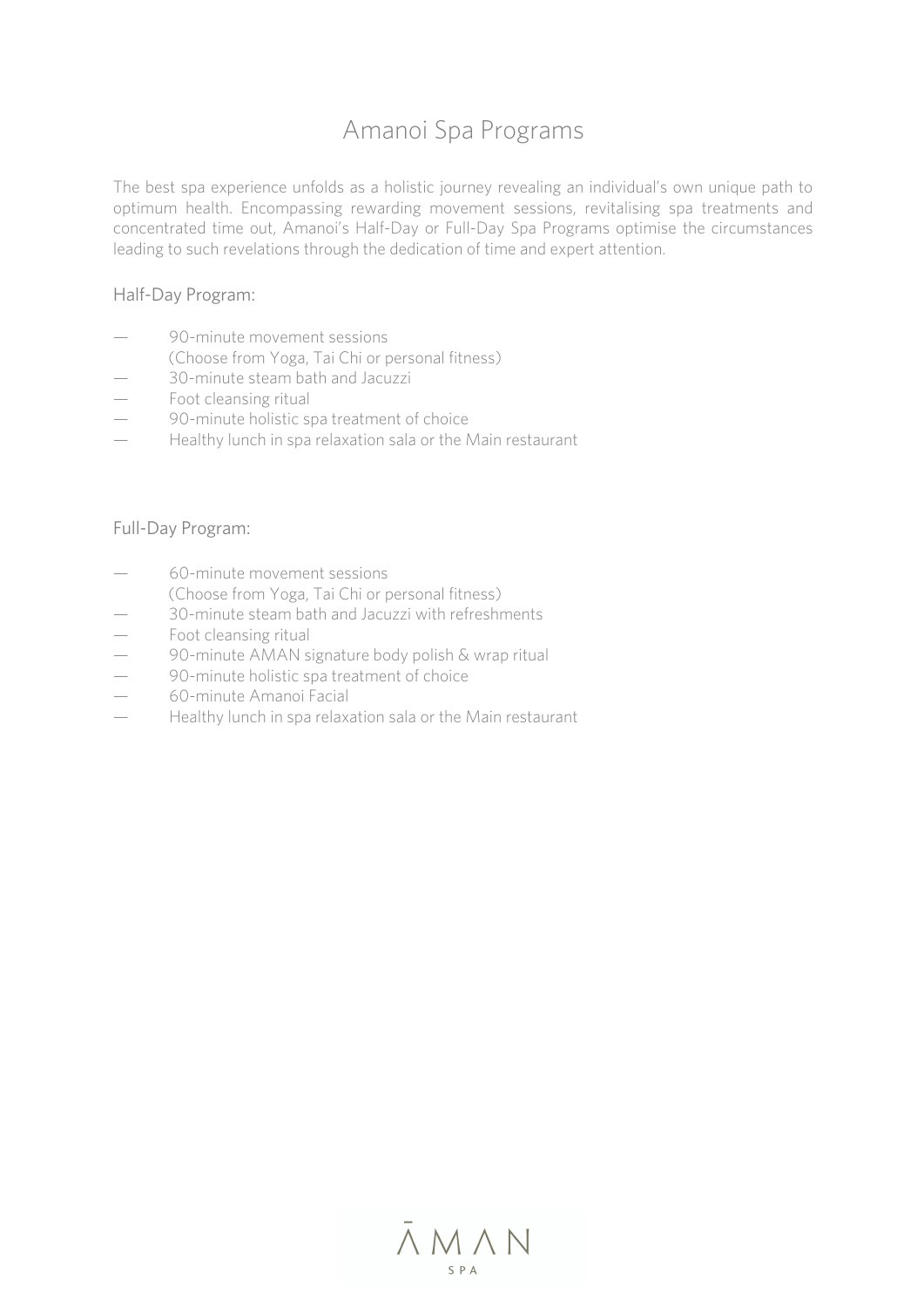# Hydrotherapy Suites

Hydrotherapy suite offers a relaxing and rejuvenate journey of heat & cold experience to instantly pamper the mind and body. Thoroughly designed with heat generating and cooling therapies, a session in the hydrotherapy suite helps relieve discomfort and promote physical well-being. This therapy encourages blood flow and circulation of white blood cells which allows lymph to function more efficiently and thus, strengthens the immune system. The steam room induces considerable sweating which aids eliminate toxins and impurities to fully detox.

Amanoi Spa offers two private hydrotherapy suites, each featuring a heated stone treatment table, steam room, Jacuzzi and cold plunge pool. These may be booked with or without a treatment. To bolster the immune system, we highly recommend a body exfoliation followed by time in the steam room, the Jacuzzi and the cold plunge pool. Each suite also offers an outdoor relaxation terrace with lake views.

Private 60 minutes

*Healthy refreshment will be offered after the session.*

# Aman Signature Treatments

Aman Spas around the world offer therapies and treatments inspired by their destinations and local healing philosophies. Each Aman Spa also offers the Aman Signature Treatment Menu. Carefully curated to Ground, Purify and Nourish using the finest organic and natural ingredients, the three parts of the Signature Menu are personalised to the individual to target specific concerns and conditions. These treatments offer tangible benefits and long-lasting results. They employ ground crystal powders, healing tree oils, homeopathic facial mists, wild-harvested Amazon butters and other exceptional natural ingredients, including pearls and plant stem cells.

### Aman Products

Harnessing the power of the Earth, Aman's new line of all-natural skincare products has been conceived in line with nature and based on the knowledge and wisdom of ancient healing traditions. Comprising smoked body balms and butters, fragrant dew mists, liquid body oils, invigorating body polishes, anti-ageing serums, rainforest muds and more, the range is completely chemical free and made with organic ingredients sourced from around the world for their purity and potency. Rare and precious ingredients used include pearls, colloidal metals, amethyst, jade, frankincense and palo santo and the creams, muds and mists contain alkalizing, oxygen-rich vortexed spring water.

Aman's new products are grouped into three different formations – Grounding, Purifying and Nourishing. These formations have been created to meet specific physical and emotional need states. They reflect the landscapes at Aman's destinations – deserts, rainforests and oceans that span continents and cultures. Working holistically to nurture the skin and enhance overall wellbeing, the products in each formation penetrate deeply to nourish and rejuvenate. Aman products also work on a deeper level, and are highly vibrational from an energy perspective.

Many of Aman's hotel and resorts are located near sacred sites that align with energetic ley lines. With this in mind, the Aman products and treatments are designed to work with the Earth and the energy of the landscape – in essence, to use the medicines and healing ingredients of the planet's apothecary.

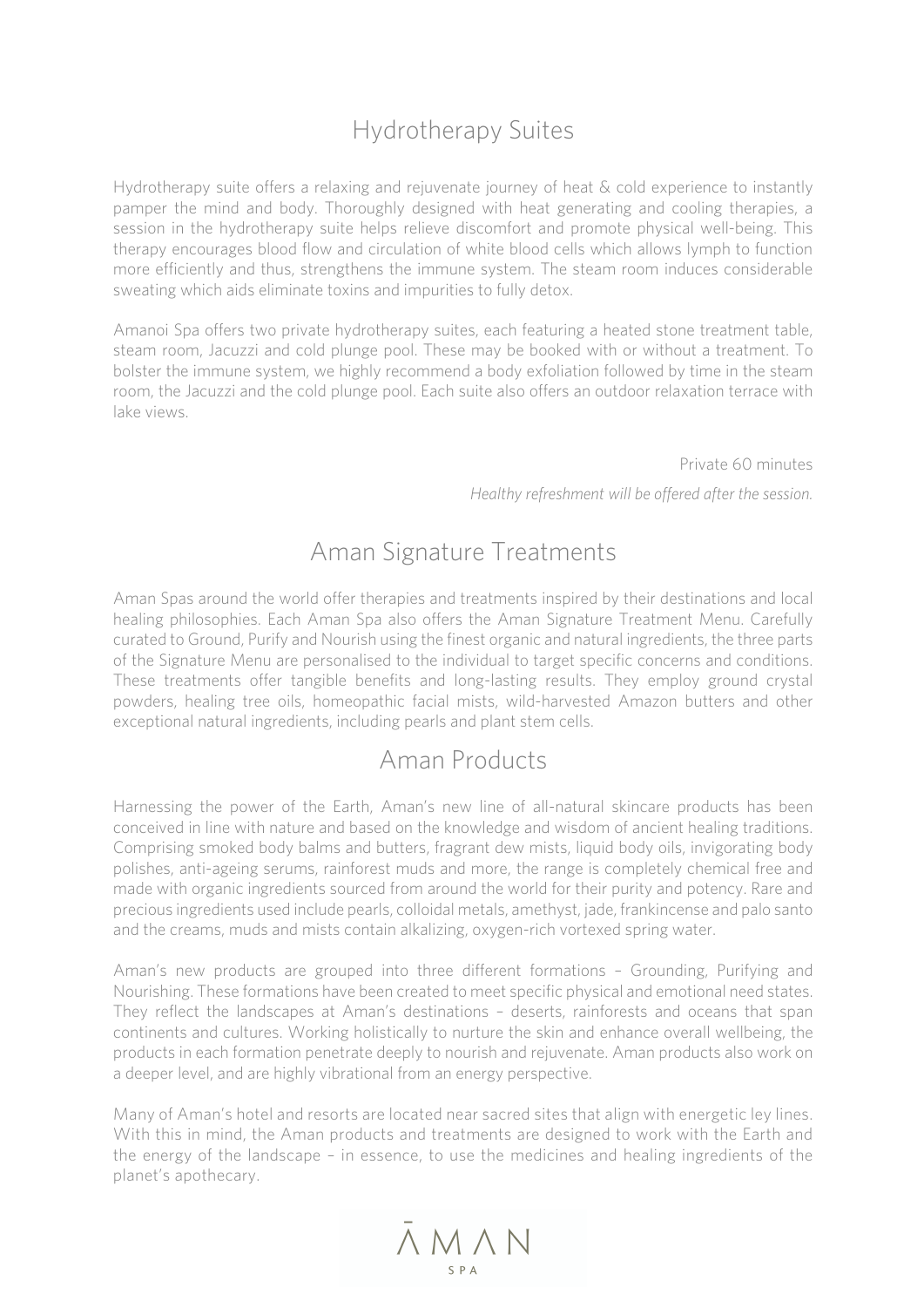# Grounding

Spiritual Energy: Peace Landscape: Mountains and deserts Climate: Dry, with temperature extremes

Key Ingredients: Amber oil, rose quartz crystals, sandalwood, jasmine, rare black Peruvian and purple muds, wild harvested butters, tuberose, argan stem cells, amethyst and silver. These ingredients have been chosen for their powerful grounding characteristics.

Grounding Healing Techniques: Black amber smoking ceremony, Tibetan Ku Nye massage, meridian and acupressure work, cupping and kneading.

Positive Effects: The Grounding Formation works as a balm for the restlessness caused by the frenetic pace of modern life. It imparts a feeling of safety, offering reassurance and reconnection. Studies have shown that amber oil relaxes alpha, beta and theta brainwaves through its psychoactive effects, helping to soothe a busy mind and ease anxiety and stress. Sandalwood warms and calms the nervous system – its earthy aroma evokes tranquillity and induces a meditative frame of mind.

If you want to feel

- Reconnected
- l Grounded
- **P**eaceful
- **•** Deeply rested and rejuvenated
- **•** Physical relief or release
- $\bullet$  A solid centering of the etheric body
- **·** Stillness
- $\bullet$  Courageous
- $\bullet$  The space to gain perspective
- **C** Strong

If you are feeling or experiencing

- **I** Uprooted
- **C** Stressed
- **•** Exhaustion
- $\bullet$  Burnout
- $\bullet$  Insecurity
- $\bullet$  Anxious
- $\bullet$  Unable to switch off
- $\bullet$  Jet lag
- $\bullet$  Insomnia
- $\bullet$  Fear
- $\bullet$  Tension in the lower spine
- $\bullet$  Lower back pain
- Low energy
- **•** Adrenal fatigue

#### Grounding Massage Ritual and the Contract of the Second Second Second Second Second Second Second Second Second Second Second Second Second Second Second Second Second Second Second Second Second Second Second Second Secon

This Ku Nye full-body treatment honours ancient Tibetan healing traditions through grounding the body and mind. Traditional techniques are used to stimulate the muscular system, while a subtler massage energises the meridian system. The massage incorporates cupping along meridian lines, acupressure, kneading, deep-tissue techniques, warmed rose quartz crystals and hot Himalayan salt poultices. The body massage is followed by an invigorating Tibetan head massage that induces an even deeper level of relaxation both physically and mentally. In this space, an abiding sense of peace pervades the body.

#### Benefits

\* Moisturises dry skin, eases fatigue and promotes recovery \* Reduces chronic pain \* Breaks up scar tissue \* Increases tissue permeability \* Stretches tissue and reduces muscular tension \* Improves athletic recovery and performance \* Reduces anxiety and balances the energy body

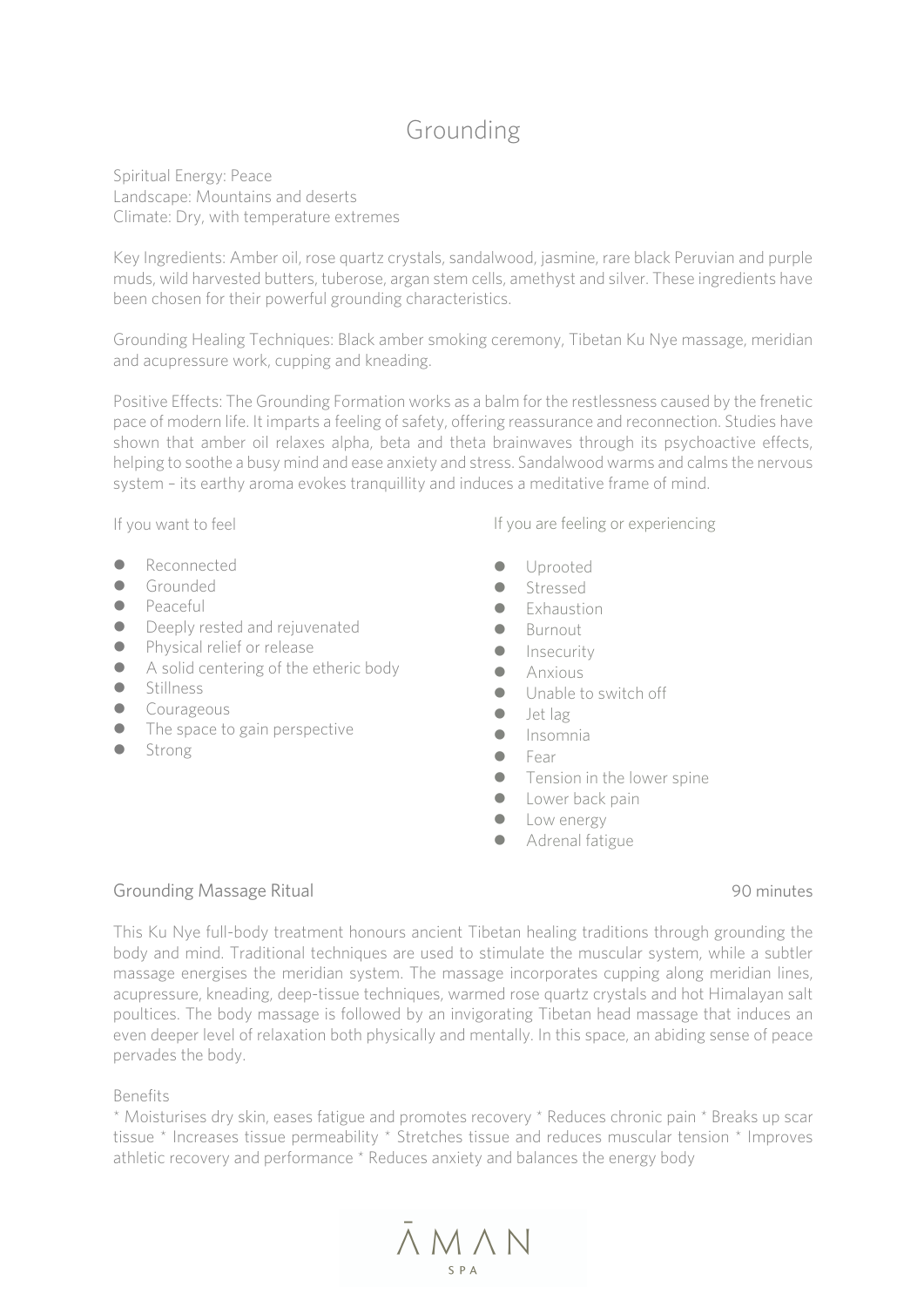#### Grounding Face Ritual and Security 190 minutes

This therapeutic facial incorporates Tibetan massage techniques to encourage a subtle release of tension from the face. Rose Quartz crystals promote healing, frankincense aids rejuvenation, hyaluronic acid boosts hydration, and liquorice extract evens skin tone.

Lymphatic and muscular massage techniques aid product absorption and stimulate circulation to rejuvenate and raise the vibrational energy of the skin, while acupressure with heated Himalayan Salt poultices and meridian stimulation with warm rose quartz crystals restore a glowing radiance to the skin. A Peruvian black mud and amethyst crystal mask along with a Tibetan head massage completes the treatment. Amethyst has a gentle sedative energy that promotes peacefulness, happiness and contentment. It is said to bring emotional stability and inner strength, and can also help to increase spirituality and enhance intuition.

Benefits

- \* Brightens and moisturises mature, dry or dull skin \* Improves uneven skin tone and colour \* Firms
- \* Intensely hydrates \* Promotes cell renewal \* Imparts radiance to the skin
- \* Encourages emotional stability and inner strength \* Brings peace of mind \* Relieves stress

#### Grounding Body Polish & Wrap Ritual 90 minutes

This ritual helps the guest feel connected to the Earth and a renewed sense of self. The key ingredient is amethyst powder, known for its gently sedative energy that promotes peacefulness, happiness and emotional stability. It is also said to restore the nervous system and boost cell growth.

The full-body Amethyst Body Polish also includes marapuama, maca powder, Vitamin E oil and essential oils such as sandalwood, vanilla, amber and vetivert. The body polish employs rhythmic techniques that simultaneously relax and energise. On a physical level, the skin is exfoliated, with tone brightened and texture improved. The body polish also stimulates the lymphatic system, aiding the rapid elimination of toxins from the cells and increasing circulation. The lymphatic system is said to be closely linked with the energy body, and on this subtler level negative energy is cleared – leaving you looking and feeling radiant.

After the cleansing body polish, the Amethyst Wrap initiates a period of stillness and calm, cocooning the body in warmth and allowing the nurturing ingredients to "soak" deep into the skin. Amethyst powder and rose hydrolat are key ingredients.

Once the wrap is concluded, a shower or bath will prepare you for the treatment's final touch: the application of Aman's silky smooth Smoked Body Butter, which impresses the benefits of the ritual into your skin.

Benefits

\* Restores the nervous system \* Stimulates circulation \* Regenerates skin cells \* Boosts the lymphatic system \* Boosts the immune system \* Reduces stress \* Improves skin tone and texture \* Silky soft skin \* Deeply relaxing \* Increases energy \* Helps combat jet lag and improves sleep patterns \* Fosters mental clarity and strength

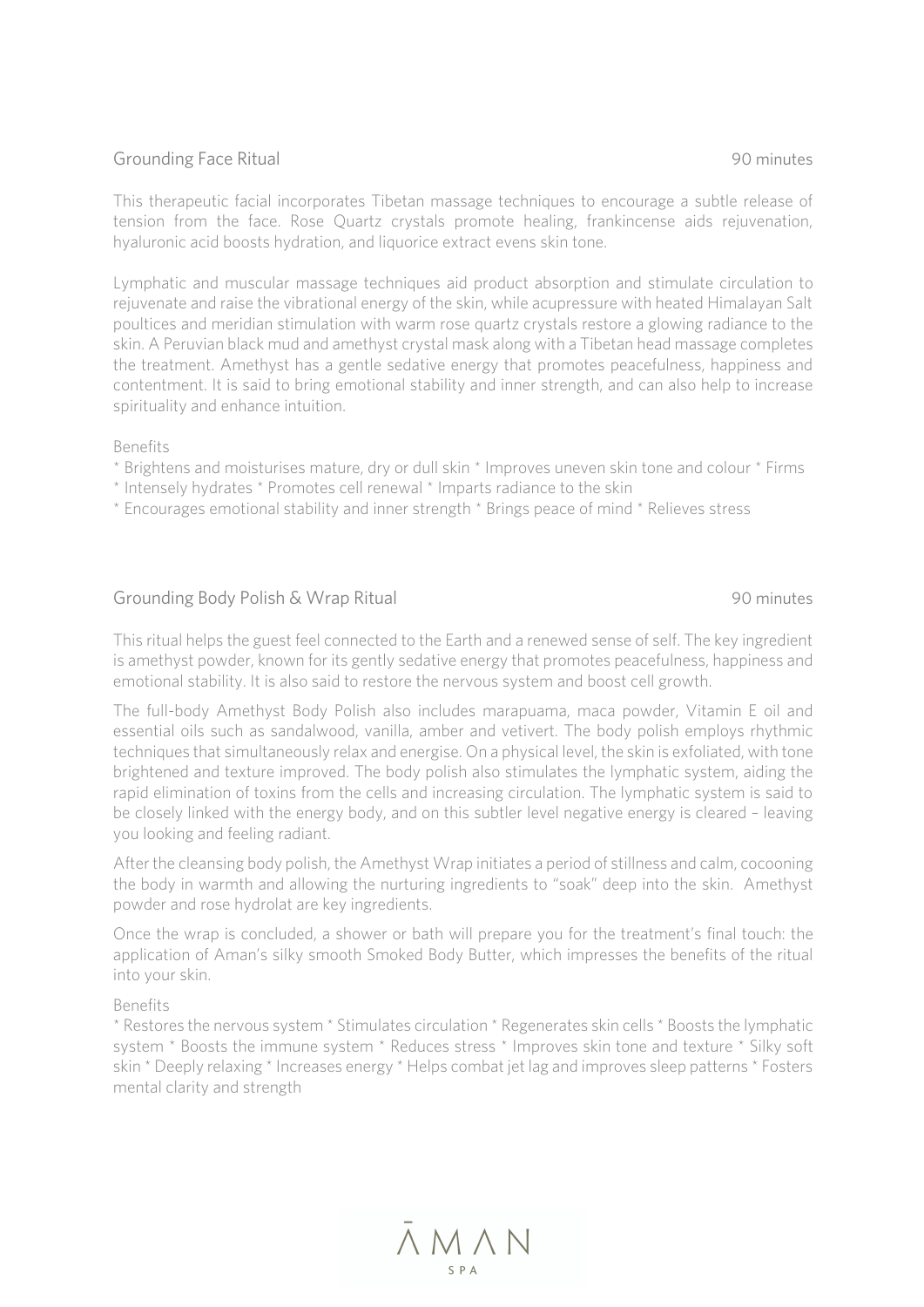### Grounding Journey **180 minutes** 180 minutes 180 minutes 180 minutes 180 minutes 180 minutes 180 minutes 180 minutes 180 minutes 180 minutes 180 minutes 180 minutes 180 minutes 180 minutes 180 minutes 180 minutes 180 minute

As powerful as each Grounding treatment is in isolation, their effects are multiplied exponentially when experienced together. This journey is the ultimate Grounding experience, incorporating all three of the treatments above. It begins with the Body Polish & Wrap Ritual, followed by the Massage Ritual and is rounded off with the Face Ritual. Each builds on the treatment that came before, ensuring the guest feels connected and centred both internally and externally to reach a place of perfect contentment – grounded in every sense of the word.

# Purifying

Spiritual Energy: Vitality Landscape: Coast and water Climate: From warm and humid to fresh and breezy

Key Ingredients: Palo Santo (known as "holy wood"), sandalwood, juniper berry, rose geranium, raw honey, pearl, fluorite, quartz, kalpariane and argan stem cells. These ingredients have been chosen for their purifying, anti-ageing and nurturing characteristics.

Purifying Healing Techniques: Smoking ceremony with Palo Santo wood, manual lymphatic drainage, nerve point therapy and nerve stimulation.

Positive Effects: The Purifying Formation is a powerful spiritual cleanser that lends protection, clears stagnant prana/chi, stabilises the heart and mind, and eases restless agitation. It helps the guest let go of unhelpful energies and emotions, providing lightness of step and breathing space for the mind, body and soul.

If you want to feel

- Fortified
- Cleansed
- Detoxified
- Protected
- Peaceful
- Purified
- Lighter
- Energised
- Boosted

If you are feeling or experiencing

- Heaviness in the body
- Bloating/swelling
- Dull skin
- Thyroid problems
- Fatigue
- Post-illness exhaustion
- Emotionally stuck or stagnant
- Headaches/migraines
- Low energy
- In need of a detox

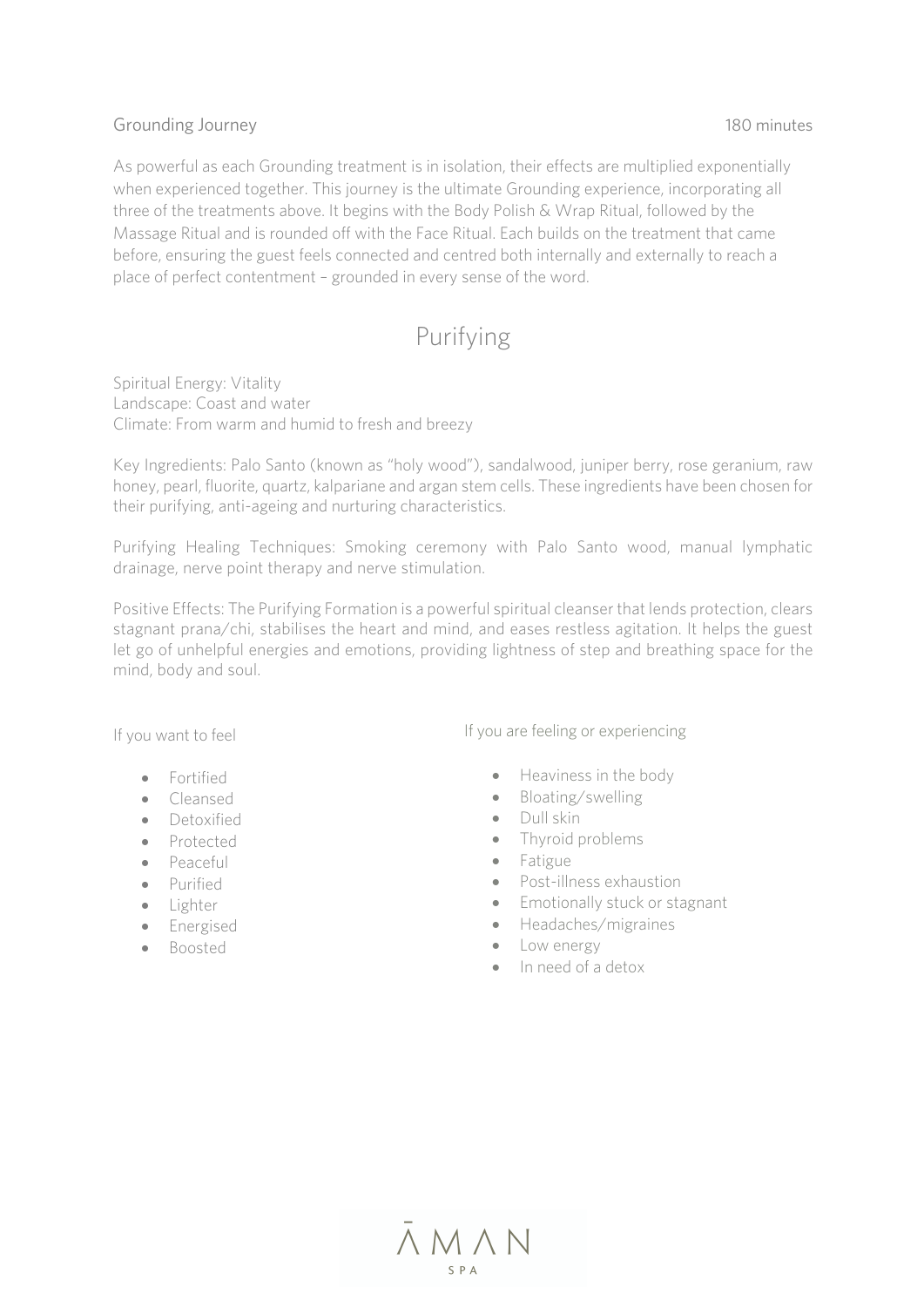#### Purifying Massage Ritual 1999 and 2009 and 2009 and 2009 and 2009 and 2009 and 2009 and 2009 and 2009 and 2009  $\mu$

Ideal for anyone needing a purifying release, this relaxing and purifying therapeutic treatment incorporates manual lymphatic drainage techniques and nerve point therapy on the back to stimulate vital organs and balance the nervous system.

The lymphatic massage is designed to manipulate lymph nodes and lymphatic vessels, with the goal of increasing their activity and promoting the flow of lymph, which carries waste products away from the tissues. Compared to traditional massages, the pressure applied with manual lymphatic drainage is much lower in intensity but powerful in its effects.

Ingredients used in this massage include arnica, palo santo and seaweed oils, which stimulate circulation and encourage the release of negative energy and toxins.

#### Benefits

\* Stimulates and balances the nervous system \* Removes toxins \* Regenerates tissue \* Aids lymphatic drainage, reducing edema and swelling \* Reduces cellulite \* Increases immunity \* Deep relaxation \* Reduces muscle spasms

#### Purifying Face Ritual 90 minutes

Extremely beneficial for people living in cities exposed to pollution, this deeply relaxing, tensionreleasing facial combines nerve point therapy and lymphatic drainage for a detoxifying release. The lymphatic massage stimulates the glands on the chest, neck and face, resulting in glowing, toned and brighter skin. The firm pressure applied in the nerve point therapy helps to calm the nervous system by smoothing out the ophthalmic nerves, releasing facial tension and stress.

Key ingredients used in this ritual include authentic pearl to brighten, colloidal copper for cell regeneration, and powerful marine extracts with trace elements and vitamins A, B, C, D and E to strengthen collagen production and re-mineralise.

#### Benefits

\* Moisturises and brightens dehydrated, dull and congested skin \* Detoxifies \* Firms skin \* Drains the lymph \* Releases tension \* Benefits stressed, overworked, anxious and tired skin \* Deeply hydrates \* Nourishes with key skin nutrients \* Reduces the effects of pollution on skin

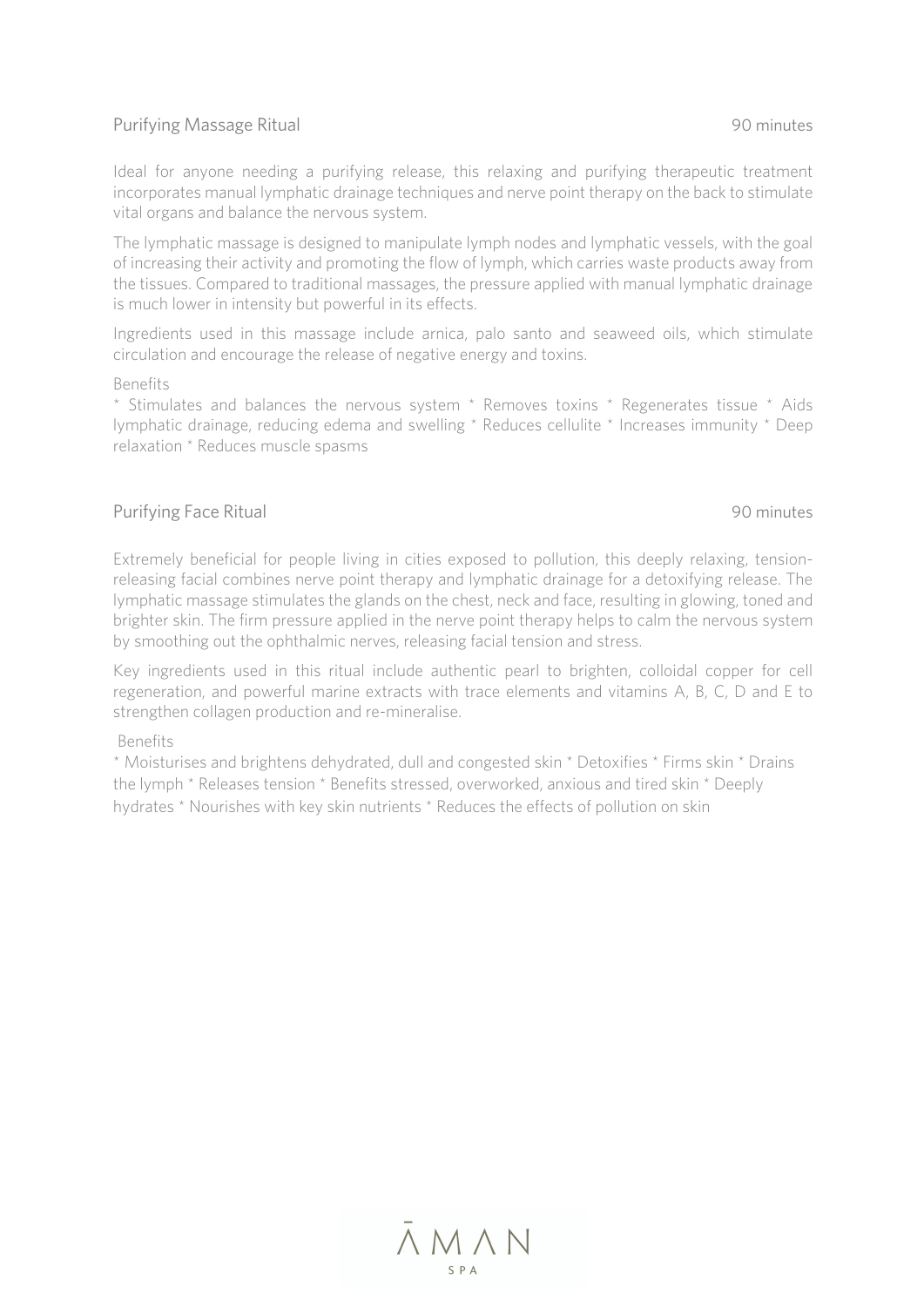#### Purifying Body Polish & Wrap Ritual 90 minutes

Designed to encourage the body to enter a phase of detoxification in which deep purification can take place, this Purifying Ritual leaves the guest feeling revived, toned and in a peaceful state of lightness and ease.

Quartz, known as the "master healer" for its ability to amplify and purify energy and thought, is the key ingredient in the body polish. Seaweed fucus oil, raw honey and a purifying blend of essential oils are also used.

This two-phase treatment moves from the energetic and invigorating quartz body polish, during which circulation is stimulated and lymphatic drainage promoted, to the more meditative marine flora mud wrap. This includes kaolin for deep cleansing, sole for re-mineralising and hydrating, argan oil for nourishment, sea lettuce for detoxifying and eliminating pollutants, omega plankton for improving skin hydration, and sea lavender and seaweed for boosting collagen and increasing the metabolic function of skin cells.

After a shower or bath, the experience is rounded off with a full-body application of Aman's Palo Santo Salve.

#### Benefits

\* Boosts the lymphatic system \* Boosts the immune system \* Detoxification \* Reduces bloating/swelling \* Improves skin tone and texture \* Regenerates skin cells \* Silky soft skin \* Deep relaxation \* Increased energy \* Mental clarity and strength

#### Purifying Journey 2008 180 minutes

"Purification" is a process that can apply to every aspect of a being, from sustenance to thought processes. This journey approaches purification on every level, from clearing the skin and detoxifying the body's organs, to clearing negative energy and focusing the mind. Incorporating all three of the above treatments, this journey begins with the Body Polish & Wrap Ritual, followed by the Massage Ritual and is rounded off with the Face Ritual. Expect to feel clear-headed and at peace after completion.

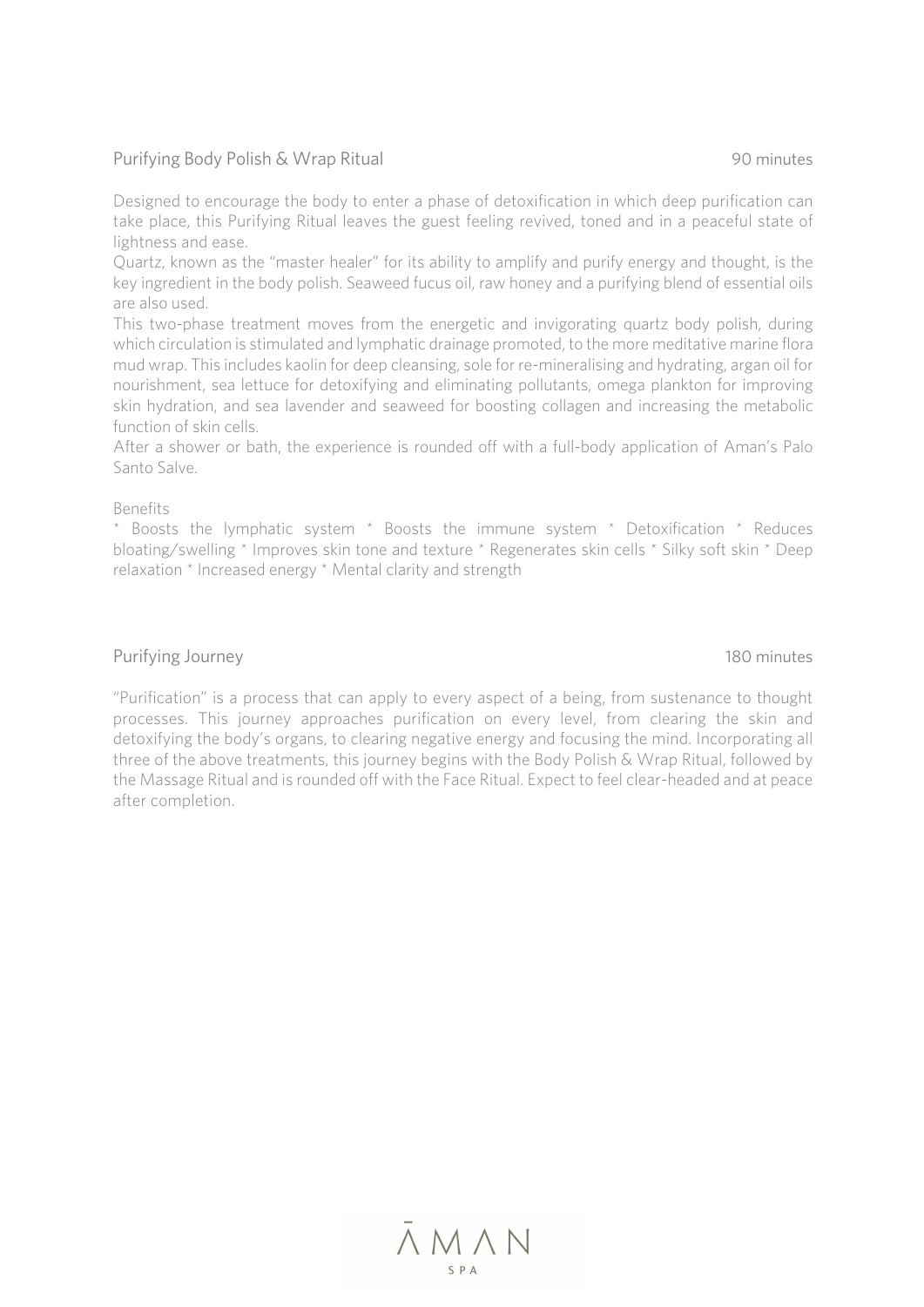## Nourishing

Spiritual Energy: Love Landscape: Rainforest and rice terraces Climate: Hot and humid

Key Ingredients: Jasmine stem cells, sandalwood, boswellic acids, vitamin B12, tuberose, fresh royal jelly, jade crystals, silk and gold. These ingredients have been chosen for their powerful regenerating abilities, and are known to fuel recuperation.

Nourishing Healing Techniques: Smoking ceremony with frankincense, chakra balancing massage, mantra music, marma point therapy, the Light Technique.

Positive Effects: The Nourishing Formation encourages the healing of emotional and mental wounds with a nurturing embrace. Lifting and carrying the guest towards others and the self, it holds the spirit of the adventure of simply being your most real and best self.

If you want to feel

- Fulfilled
- Blissful
- Joyful
- Full of ease
- Gentleness
- Reconnected
- Energetically balanced
- Rested
- Rejuvenated
- Meditative
- Self-love
- Emotionally supported
- Nourished body and soul

#### Nourishing Massage Ritual 1903 and 1908 and 1908 and 1908 and 1908 and 1908 and 1908 and 1908 and 1908 and 190

Daily life can leave even the most organised, successful and happy amongst us feeling depleted and lacking in energy. Ideal for physically or emotionally exhausted souls, this treatment has an extraordinarily restorative effect on the sympathetic and parasympathetic nervous systems, helping to recharge and refuel the body and mind.

This deeply relaxing treatment includes chakra and sound healing – said to activate and channel the Kundalini (dormant energy stored at the base of the spine). Marma point therapy balances the energy body, releasing negativity and bringing the body back to a state of awareness and balance. On a physical level, the rhythmic massage dissipates muscular tension, leaving the guest feeling taller, lighter and completely restored.

#### Benefits

\* Deeply relaxing \* Relieves exhaustion, stress and chronic fatigue \* Reduces anxiety \* Balances the energy body

If you are feeling or experiencing

- Disconnected
- Emotionally low
- Anxiety
- Chronic fatigue
- Dissatisfied
- Grief
- **Emotional stress**

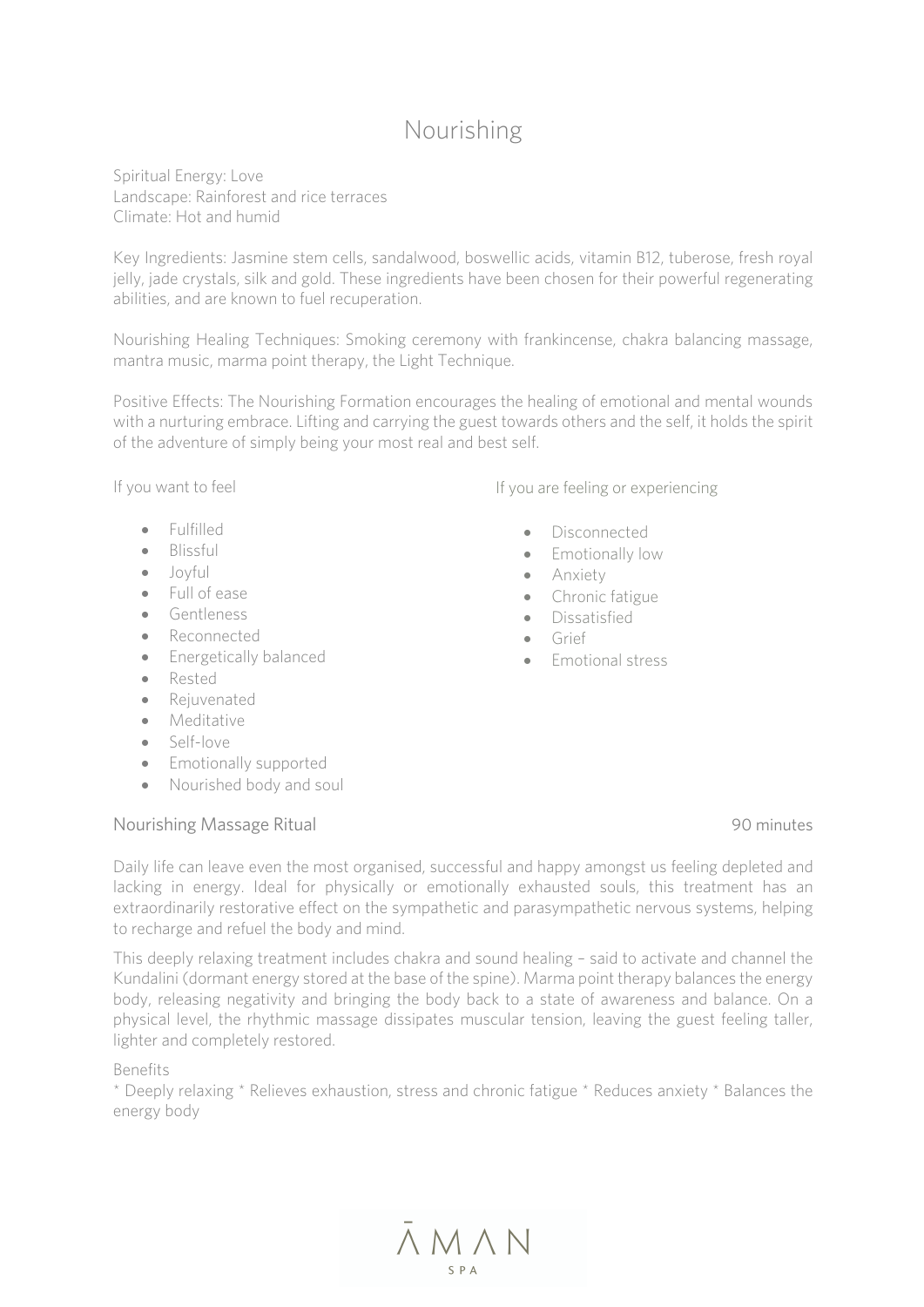#### Nourishing Face Ritual 1999 and 1999 and 1999 and 1999 and 1999 and 1999 and 1999 and 1999 and 1999 and 1999 and 199

This rejuvenating and calming facial treatment heals on a physical level, with richly nourishing ingredients such as honey, rosehip, wheat germ, cactus oil, jasmine stem cells and silk, which work to soothe and brighten the skin. On a deeper level, it invites relaxation and rebalancing by focusing on facial marma points to remove any internal blockages and stimulate the flow of prana.

Prana is described as the universal life force that enters the body via breath. Easy breathing is therefore a key to wellbeing. Radiance is addressed and achieved with the Light Technique, which is based on shamanistic principles stating that light is generated by three points on the face – the forehead, the septum and the throat. By encouraging this light generation through various massage techniques and gentle holds, the skin is imbued with an inner luminosity.

#### Benefits

\* Moisturises, brightens and soothes dry, dull and irritated skin \* Treats rosacea and dermatitis \* Works to improve the appearance of scarring and pigmentation \* Brings luminance to the face \* Soothes environmentally damaged/sensitised skin \* Deeply relaxing

#### Nourishing Body Polish & Wrap Ritual 90 minutes

For those feeling tired and depleted, this treatment encourages the body to enter a phase of deep rest in which it can be physically and emotionally nourished. Known to narushi hydrate, tone and rejuvenate, Jade powder is a key ingredient in both the body polish and the wrap.

The Jade Body Polish also contains healing calendula oil, restorative amethyst powder and a nourishing blend of essential oils, as well as Himalayan salts. These salts stimulate circulation and leave the skin soft and thoroughly cleansed while infusing the body with 84 essential trace elements and minerals.

The Jade Mud Wrap combines the nourishing effects of jade powder with mineral-rich Italian clay, rose hydrolat and argan oil. Hugging the body in a warm embrace, the wrap imparts the benefits of its ingredients while also stilling the mind.

After a shower or bath, the treatment culminates in the full-body application of Aman's Sacred Heart Balm.

Benefits

\* Sense of being nurtured and held \* Boost the lymphatic system \* Restores the nervous system

\* Improves skin tone and texture \* Nourishes and moisturises the skin \* Mental clarity and strength

#### Nourishing Journey 180 minutes

There is infinitely more to nourishing a being than simply the food it consumes to thrive. Nourishment can come in many forms, and this journey serves to combine these in an immersive experience that touches every aspect of an individual. This journey incorporates all three of the above treatments, beginning with the Body Polish & Wrap Ritual, followed by the Massage Ritual and is rounded off with the Face Ritual. Each treatment builds on the benefits of the one before. The results are exponentially greater than the sum of their parts.

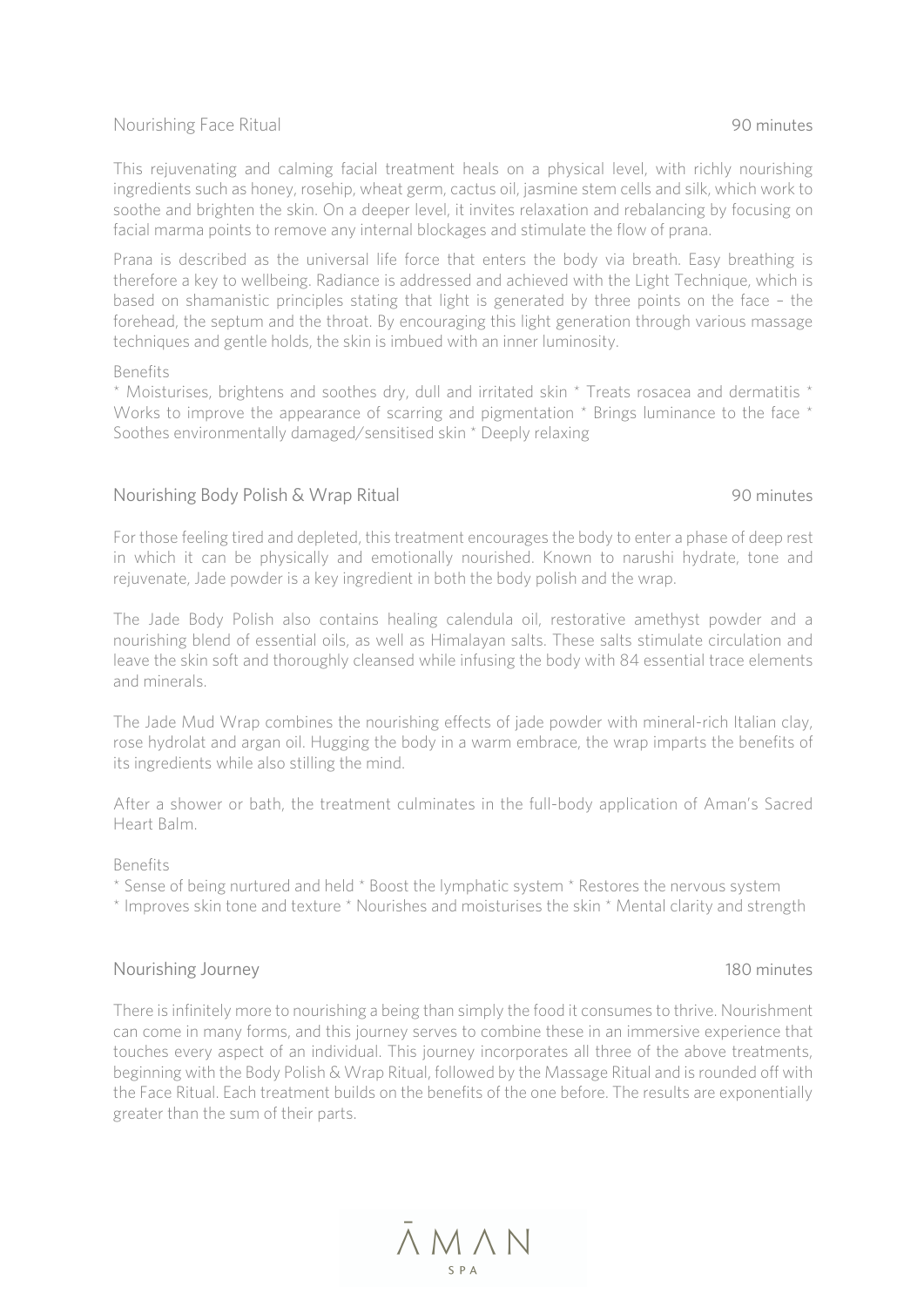## Amanoi Signature Massages

### Amanoi Massage 60 minutes

Our signature massage rebalances mind and body and promotes a sense of deep relaxation. Using a blend of essential oils, this therapeutic treatment combines elements of Swedish massage, reflexology and energy work.

#### Vietnamese Massage 90 minutes

This treatment begins with a dry technique to warm up and loosen tight muscles, followed by an aromatherapy-based massage working on acupressure points. The final step is gentle cupping along the body's meridian points to stimulate blood circulation on the surface of the skin and assist in removing toxins through the lymphatic system.

### Deep Tissue Massage 90 minutes

Focusing on realigning deeper layers of muscle, this massage relieves chronic aches and pains and eases constricted areas such as a stiff neck, shoulders and upper back, tight lower back, and sore and fatigued leg muscles.

90 minutes

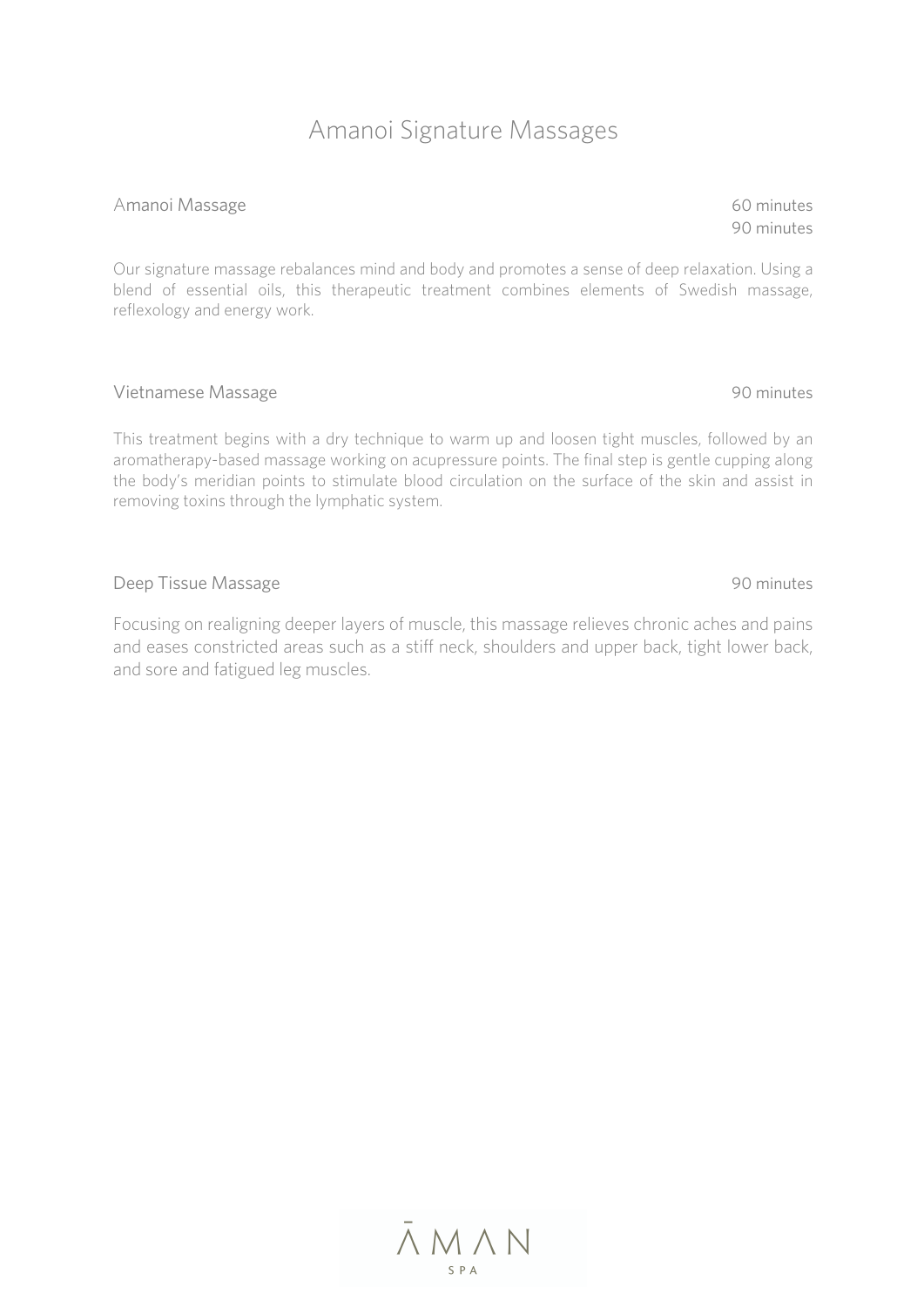# Asian Therapies

### Pressure Point and Gentle Stretch Treatment 60 minutes

This time-honored traditional treatment is applied with grace, mindfulness, and generosity of spirit. Blissfully nurturing, this rhythmic oil-free massage has been practiced by Buddhist monks for over 2,500 years. The therapist uses a combination of gentle yoga stretches and pressure point massage to relieve tension and leave muscles feeling deeply supple and relaxed. A comfortable sarong is worn throughout the treatment.

#### Herbal Compress Treatment **1998** and 1999 and 1999 and 1999 and 1999 and 1999 and 1999 and 1999 and 1999 and 199

This therapeutic massage treatment begins with the application of warm ginger essential oil. Warm aromatic towels are then applied to relax the muscles while stimulating blood circulation and energy flow. The combined effect of heat and herbs helps to reduce aches and pains, increase lymphatic drainage, and condition the skin to leave you feeling refreshed and relaxed.

#### Hot Stone Treatment 90 minutes

Hot Stone massage is very effective in promoting internal harmony and positive energy flow. The application of heated stones in conjunction with the therapist's hands is intensely relaxing, helping draw out tension and encouraging a deep sense of wellbeing.

#### Bamboo Spa Treatment 90 minutes

Bamboo massage is a unique way of relaxing tight muscles, releasing stress and improving sports performance. Hollow bamboo canes of different lengths and diameters are used as massage tools, either warmed or at room temperature. Afterwards muscles feel elongated and loosened, as they have been stretched and warmed.

### Therapeutic Treatments

#### Face Spa Treatment 30 minutes 30 minutes

This rejuvenating and calming facial treatment heals on a physical level, on a deeper level, it invites relaxation and rebalancing by focusing on facial marma points to remove any internal blockages and stimulate the flow of prana.

#### Back, Neck & Head Massage 45 minutes

Clear your mind and rejuvenate the spirit with skillful revitalising strokes to the head, neck and back using traditional massage techniques and therapeutic essential oils.

### Chi Nei Tsang 60 minutes

This is an abdominal massage that releases tension in the abdomen caused by stress, poor dietary habits and negative emotions. This relaxing massage also detoxifies the internal organs, stimulates



90 minutes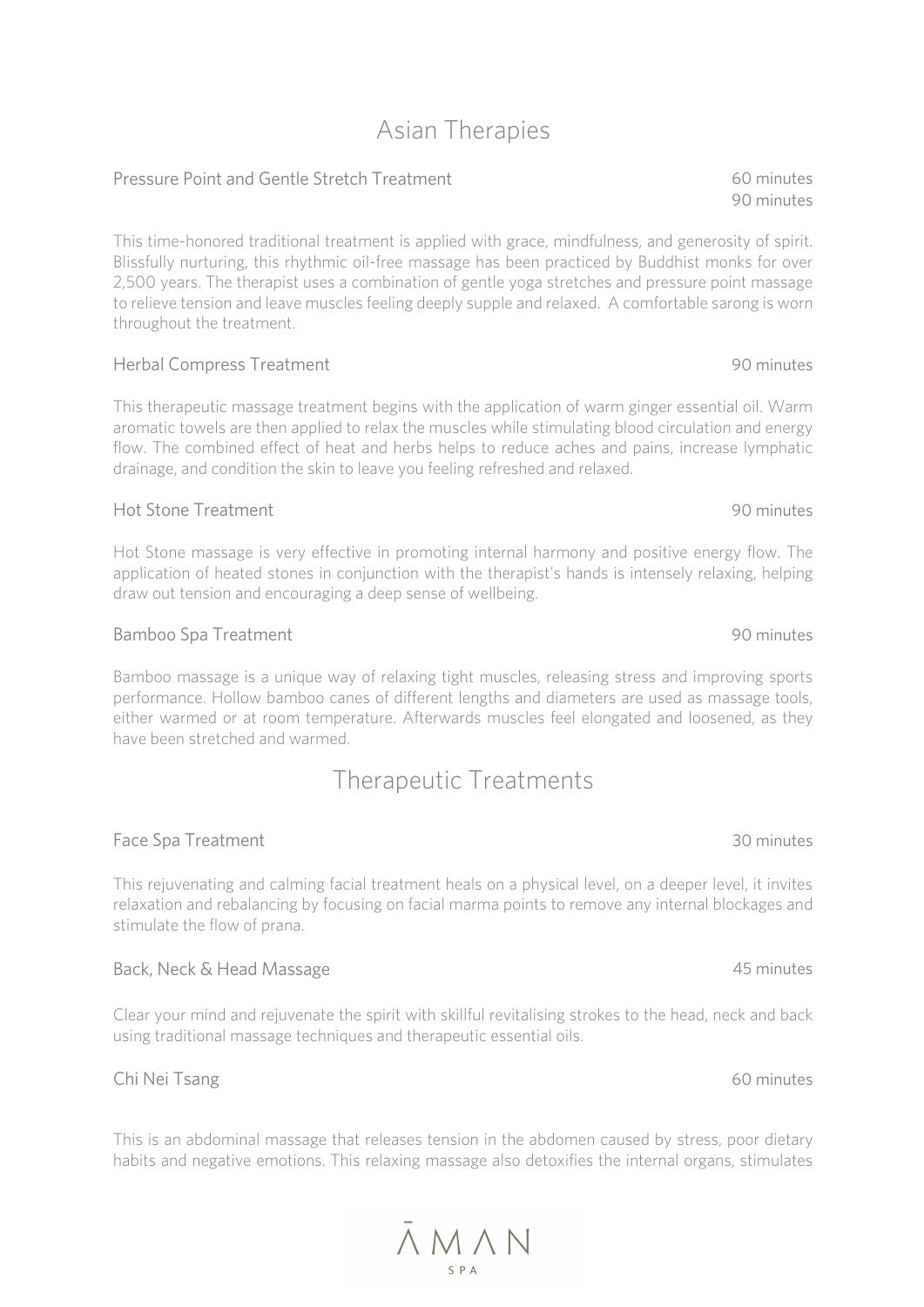metabolism and reduces digestive disorders.

Indian Head Massage 60 minutes

Using warm sesame oils, vital points of the shoulder, neck, head and face are massaged to relax tight muscles and improve blood circulation. With a special focus on 'Marma' points around the head, you will feel an immense calming and balancing effect on the nervous system and throughout the body. This therapy concludes with an application of warm aromatic towels leaving you totally relaxed.

#### Foot Spa Treatment **60 minutes** 60 minutes

This reflexology provides overall relief through massaging the reflex points on the soles of the feet that correspond to different areas of the body.

### Himalayan Singing Bowl - Sound Therapy

#### "*We are what we hear*" – The Healing Forces of Music - Dr. Randall McClellan

Sound therapy is ideal for preventing diseases before they take root by reducing stress, altering consciousness, and creating a deep sense of peace for overall well-being and better health. The harmonic vibrations engage your relaxation reflex to slow down respirator, and heart rates, active brain wave patterns, as well as disrupting pain signals, for a deep sense of peace and balance

Sound and vibration from singing bowls balance blood circulation, producing a relaxation response in your body. Healing prayer removes energetic blocks to activate healing and restore the body to a state of healthy homeostasis. Balancing the Chakra centers opens "third eye" energy, promoting understanding of inner vision. Once the third eye is open, negative energy gradually dissipates, grounding you from negative influences both internally and externally.

Singing bowl treatments are also known to lower blood pressure and heart rate as part of the relaxation response of your parasympathetic nervous system. Studies have also shown how sound & vibration increases levels of nitric acid (NO), a vasodilator which relaxes blood vessels, lowers blood pressure, and is associated with promotion of healing.

Vibrational Sound Healing Massage 60 minutes

90 minutes

Sound Healing Meditation **Private 60 minutes** 

Couple-Private 60 minutes Small Group 60 minutes

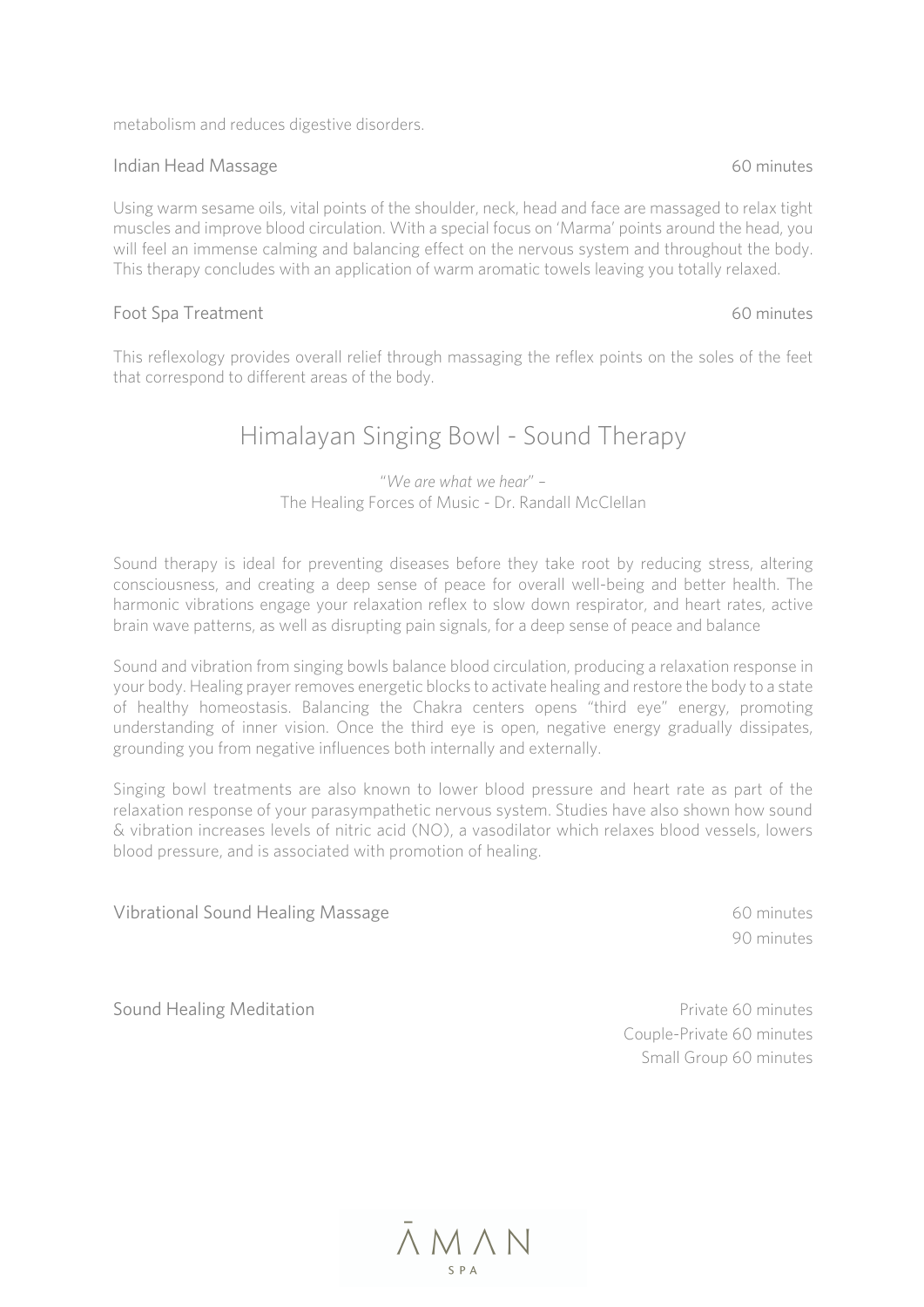## Result-Orientated Facials

#### Rejuvenate Oxygen Facial 90 minutes

120 minutes

Targeting the appearance of fine lines and wrinkles, this effective anti-ageing facial dramatically enhances the overall hydration of the skin and significantly improves skin tone and radiance. A high concentration of oxygen together with patented Hyaluronic Technology delivers the rejuvenating serum with the Intraceuticals System to deeply hydrate and nourish the skin. Free radicals are neutralised, the appearance of lines and wrinkles are reduced and your skin looks visibly lifted, younger and luminously radiant.

#### Opulence Brightening Oxygen Facial 90 minutes

120 minutes

Together with Hyaluronic Acid Technology the Intraceuticals System delivers a high concentration of oxygen to the skin, but this time in Opulence Serum. This treatment combines botanical brighteners and super-concentrated Vitamin C to brighten and balance dull, uneven skin. Pigmentation is minimised, leaving your skin luminous, toned and more radiant. Results are not only instant but continue to improve in the following days.

### Result-Orientated Facials - Add On Treatments

#### Extensive Atoxelene Wrinkle Treatment

Add the skin-tightening, firming and smoothing effect of the Atoxelene treatment to your oxygen facial. This super-powered natural peptide treatment helps to smoothen expression lines and refine and soften the appearance of the skin.

#### Customised Facial

Enhance and Boost your Oxygen Facial treatment with your personally prescribed Booster Treatment. Powerful additives designed to customize your Intraceuticals Oxygen Facial

| COLLAGEN    | Collagen building peptides promote skin renewal and rejuvenation.              |
|-------------|--------------------------------------------------------------------------------|
| VITAMIN C+3 | 3 forms of vitamin C to smooth, strengthen and promote healthy glowing skin.   |
| VITAMIN A   | Promotes skin elasticity while clarifying and refining the appearance of skin. |
| ANTIOXIDANT | Revitalises and balances dull, stressed skin with natural super fruits         |

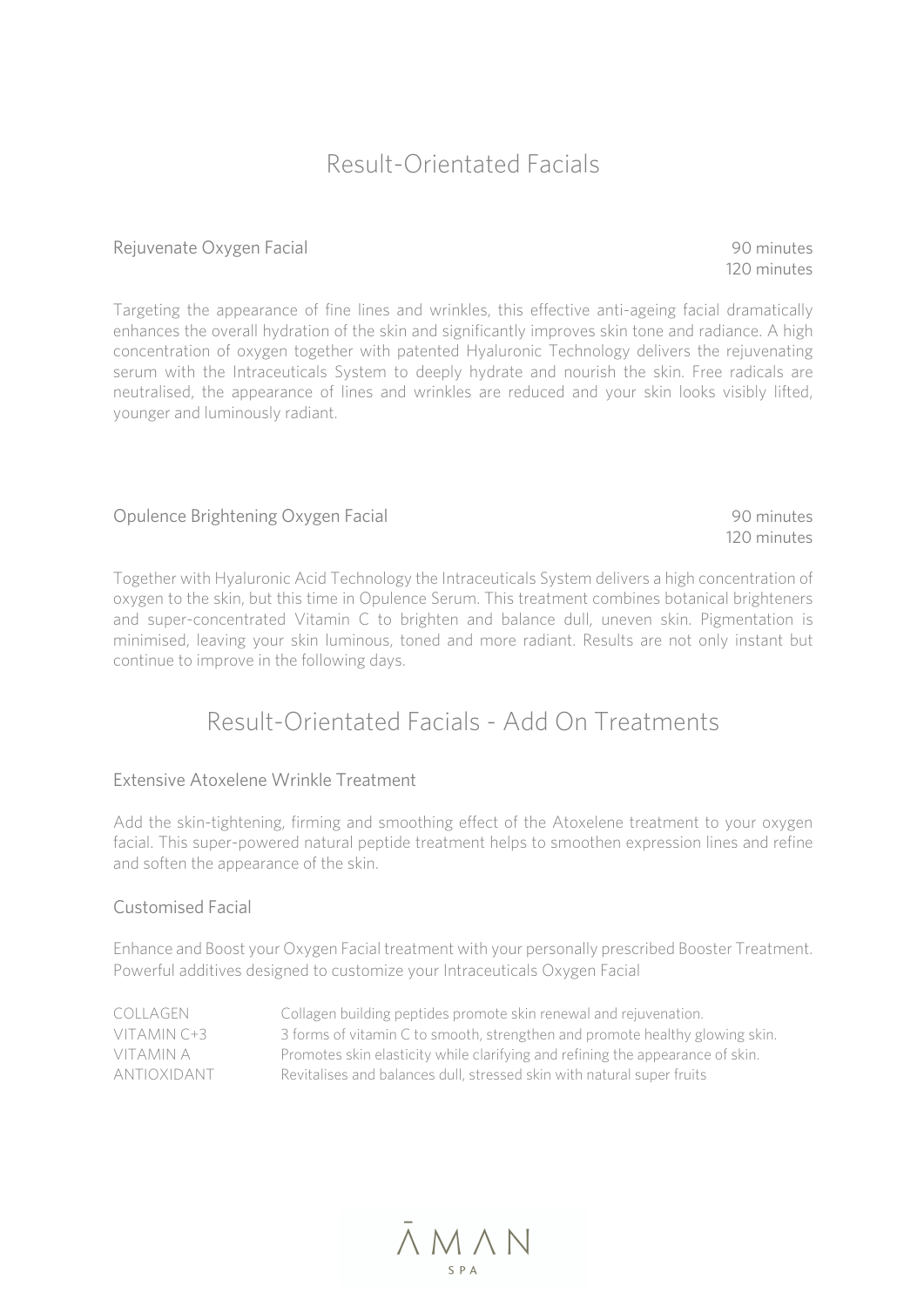#### Eye Mask

A super hydrating collagen inducing eye mask which rejuvenates, brightens and tightens the delicate under eye contour, awakening tired eyes and diminishing dark circles and puffiness.

#### Lip Mask

A super hydrating collagen inducing lip mask which defines, heals and hydrates lips for a smoother fresher pout, aiding in the reduction of dehydration lines around the mouth leaving lips feeling revived, restored and renewed.

### Finishing Touches

#### Hand & Foot Care

Our feet absorb a great deal of stress that can result in poor circulation and swelling. Similarly, our hands are exposed to the elements and are often extremely dry and tight due to being used in almost every daily action that we undertake. Our hand and foot treatments have been developed with this in mind and are suitable for men and women alike.

| Pedicure / Gel Pedicure<br>Nail Polish Change/ Gel Polish<br>Manicure for Men<br>Pedicure for Men | Manicure / Gel Manicure | 60 minutes |
|---------------------------------------------------------------------------------------------------|-------------------------|------------|
|                                                                                                   |                         | 60 minutes |
|                                                                                                   |                         | 15 minutes |
|                                                                                                   |                         | 45 minutes |
|                                                                                                   |                         | 45 minutes |

#### Vietnamese Coconut Hair Treatment 30 minutes

In this traditional Asian beauty ritual, warm virgin coconut oil is poured over and massaged into the scalp to nourish and repair dry or damaged hair. This is combined with a relaxing neck and shoulder massage. Excess oil is then removed with a hot towel, with an option to then wash your hair.

Hair

Blow Dry Hair Wash & Blow Dry

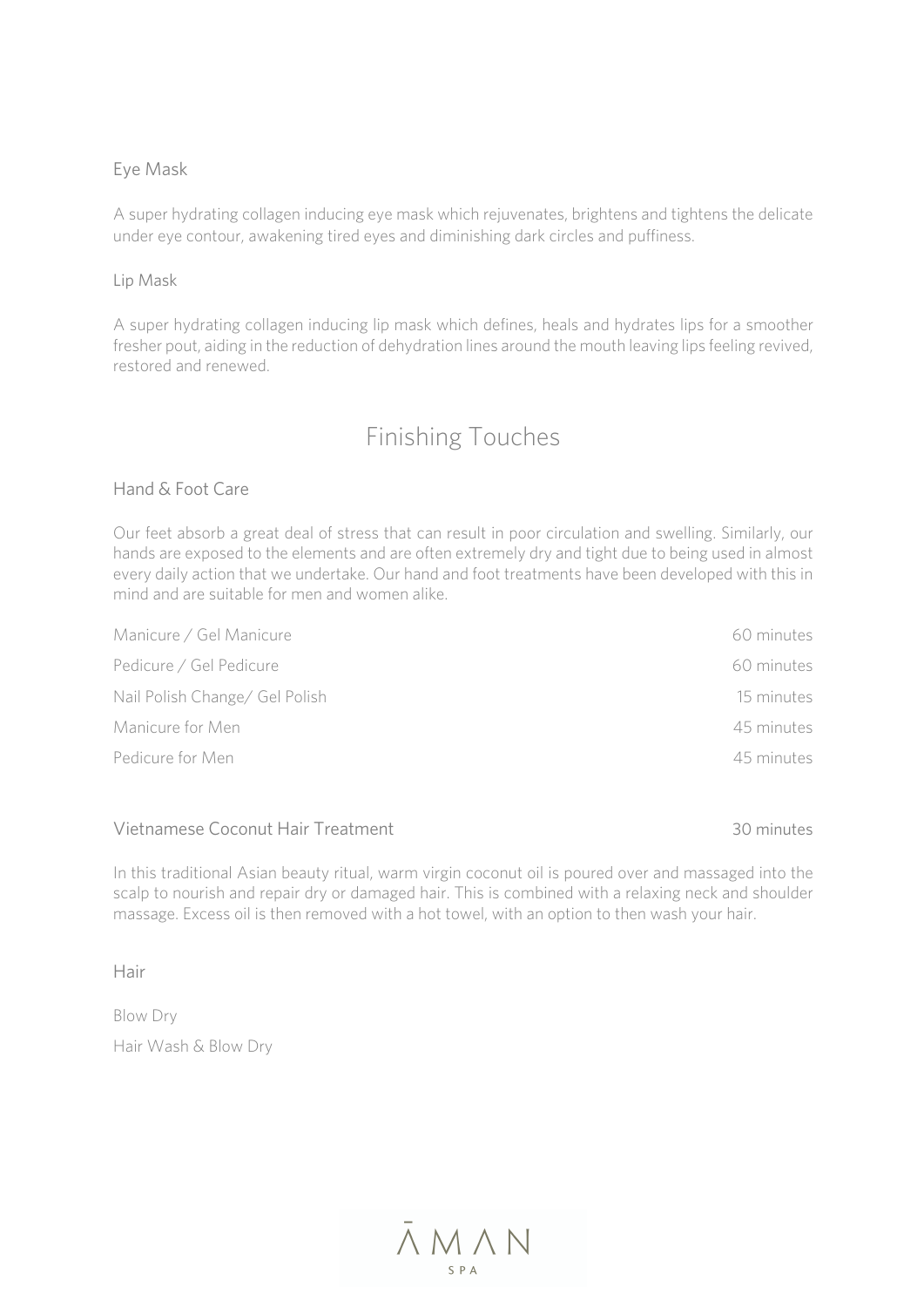## Aman Spa Junior

#### Little Angels 45 minutes

This is a wonderful introduction to luxury massage for our junior guests. Our spa therapists firstly employ fine oils selected especially for young skin, and then with a gentle, nurturing touch, a tailormade massage is delivered according to the young guest's wants, needs and desires. A must have indulgence for restless sleepers and over-active minds and bodies. *Suitable for ages 13-16.*

#### After-sun Soothing Ritual 45 minutes

Developed specially to address the effects of "too much island sun", our after-sun soothing ritual begins with a soak in our calming cucumber bath. Careful application of our cucumber aloe mask cools, heals and soothes the skin before a nourishing aloe vera body wrap is applied to deeply heal and replenish moisture lost from sun-drenched skin. *Suitable for ages 13-16.*

#### Pampered Princes and Princesses **Accord Princesses** 45 minutes

A choice of mini-mani or mini-pedi to pamper little ones from top to toe. This treat begins with a gentle massage of hands or feet followed by cutting trimming and shaping the nails to perfection. Nail color application of their choice completes this royal treatment for a sparkling personalized finish. *Suitable for ages 10-16.*

Aman junior treatments are available daily from 9 am – 3 pm A parent or guardian must accompany the child in the treatment room for the entire treatment

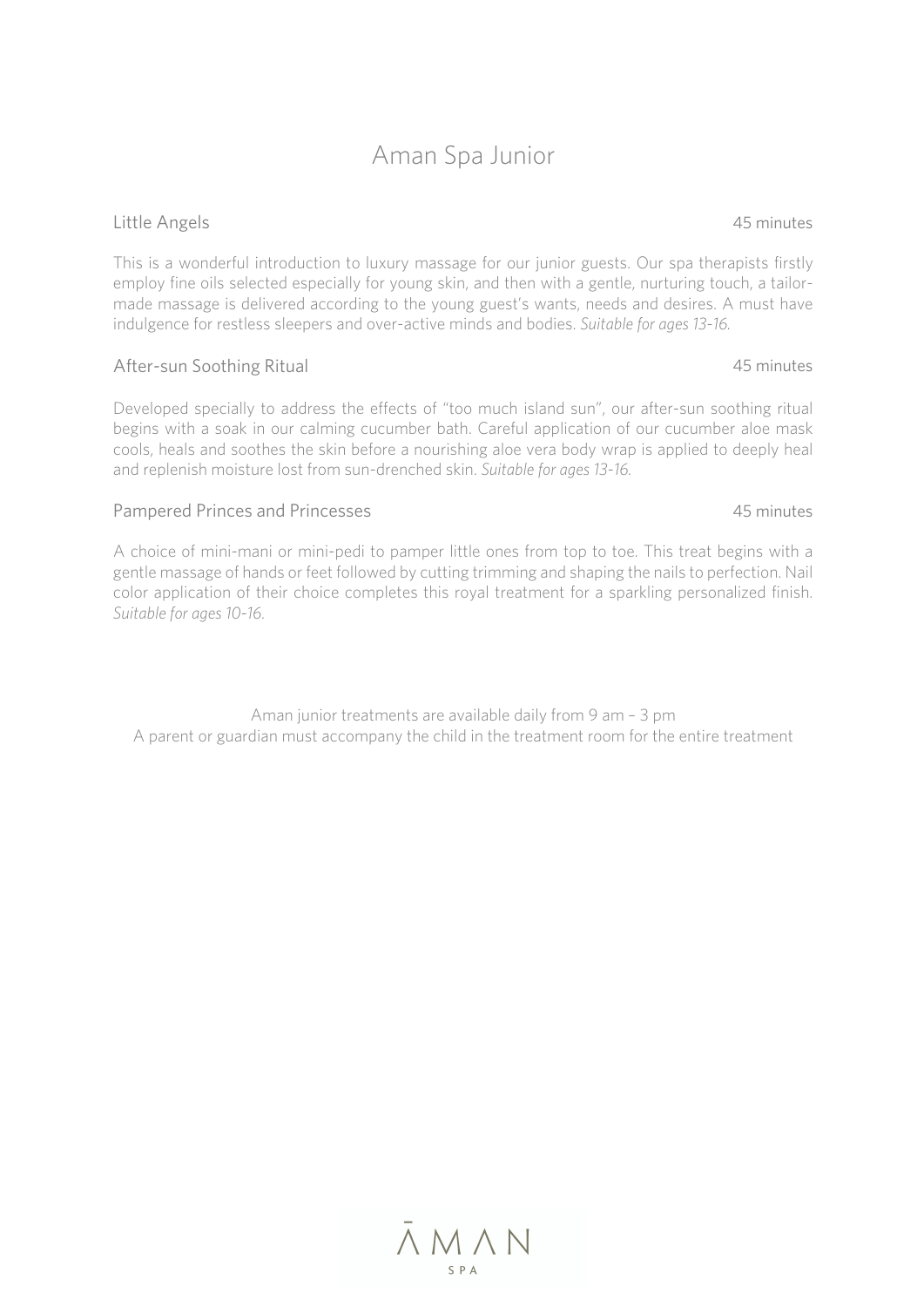# Amanoi Movement

The movement facilities at amanoi are a sanctuary for physical and mental well-being. Offering the latest in cardiovascular and weight training machinery, the spacious, light- filled Gymnasium features floor-to-ceiling windows that overlook the lake. The Pilates Studio is equipped with Allegro Reformers and other Pilate's specific equipment. Stepped terraces lead down to the lake and the outdoor Yoga Pavilion. This is set on the water and surrounded by floating lotus blossoms.

## Movement \* Mindfulness

#### Yoga

Yoga has been practiced for thousands of years. It promotes internal awareness through focusing on the breath, and physical strength through the holding of specific poses. Private instruction is available for all levels, from complete beginners to experienced yogis.

Hatha Yoga is a gentle introduction to basic yoga postures that will help you feel more flexible, longer, leaner, and relaxed. Poses are held for a longer duration to allow for a better mind and body connection.

Ashtanga Yoga is a system of yoga where each series is a set sequence of "asanas" (poses) always performed in the same order. It is typically fast-paced, vigorous, and physically challenging.

Yin Yoga is a slow-paced style of yoga in which poses are held for a considered period of time. The purpose is to apply moderate stress to the connective tissues - the tendons, fascia, and ligaments with the aim of increasing circulation in the joints and improving flexibility.

Sun Salutation is a series of asanas used as a warm up routine to prepare the body for yoga practice. It lubricates and increases the blood supply to the joints, stretches and strengthens the whole body, and improves efficiency of the internal organs.

#### Tai Chi

Tai chi is a meditative therapy practiced worldwide that combines deep breathing with slow and gentle hand and body movements. In Vietnam, known as Quyen Hinh Liên Tuong, Tai Chi is an effective exercise to improve the overall health of the body, mind, and soul. Practicing Tai Chi requires relaxed yet focused and intentional movements to open the energy channels coursing through the internal organs to help lower stress and anxiety levels and increase overall vitality.

> Private 60 minutes Couple-Private 60 minutes Small Group 60 minutes

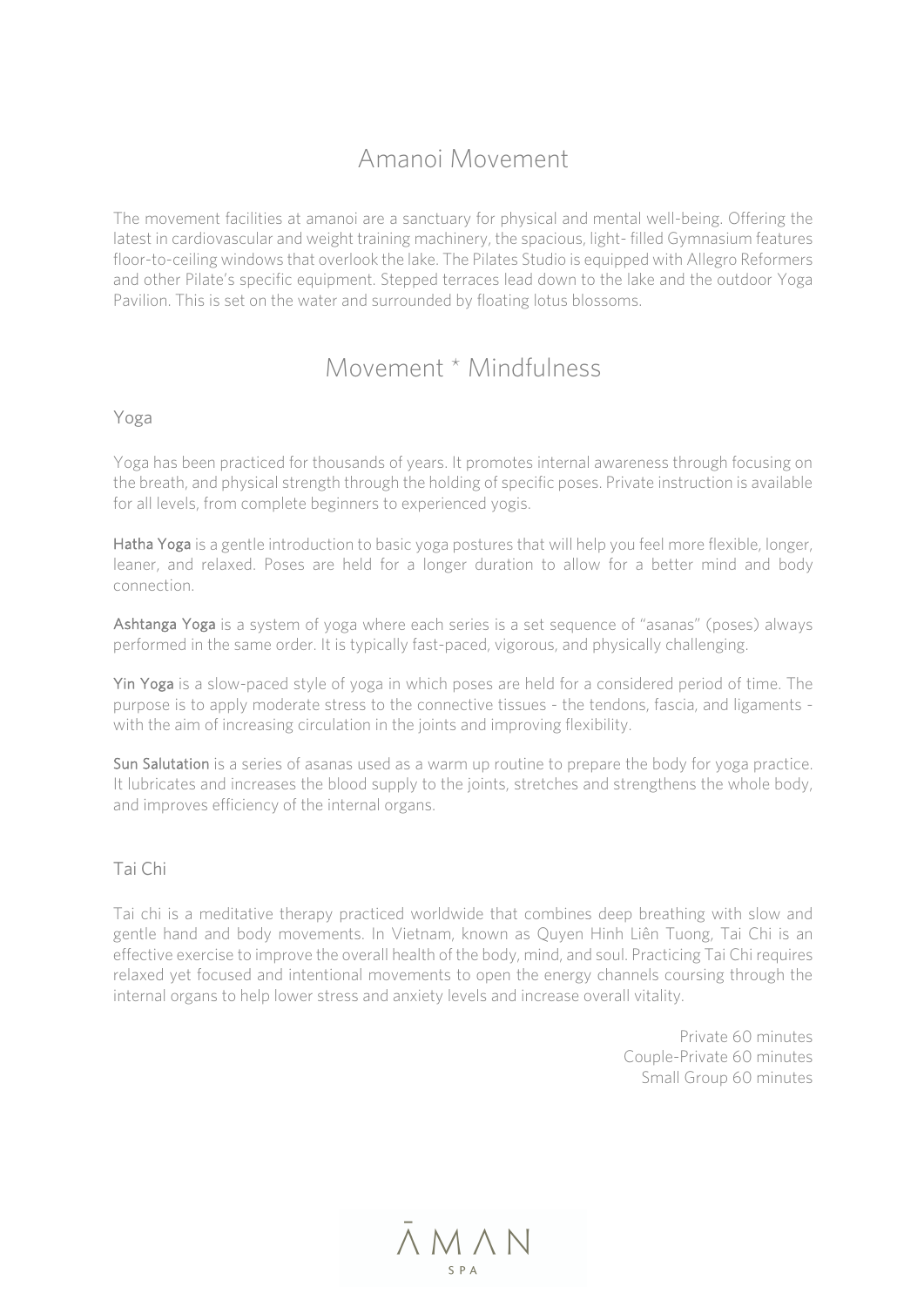# Movement \* Performance

#### Fitness

Reap benefits from exercise with a program designed and tailored for your specific goal; may it be for weight loss, sport specific, functional training, and muscle rehabilitation or just to improve your level of fitness. Get that whole body workout that will develop your cardiovascular endurance, muscle strength, agility and flexibility.

#### TRX Suspension Training

This workout leverages gravity and your body weight to perform a wide range of exercises. TRX delivers a fast, effective total body workout, helps build a rock solid core, increases muscular endurance, and benefits people of all fitness levels.

#### Circuit Training

A series of strength and/or cardiovascular exercises repeated two or three times with little or no rest in between sets. It is excellent for losing weight, toning and enhancing cardiovascular endurance.

### Bootcamp/ Beach Bootcamp

A combination of cardio and strength training without having to rely on equipment. Learn how to maximise the use of your surroundings in addition to your own body weight for an effective full body workout.

#### Core & More

This session is specifically designed to train the core area through the three planes of motion. Concentrates on the psoas, abdominals, pelvic floor, lower back, and upper body muscles.

> Private 60 minutes Couple-Private 60 minutes Small Group 60 minutes

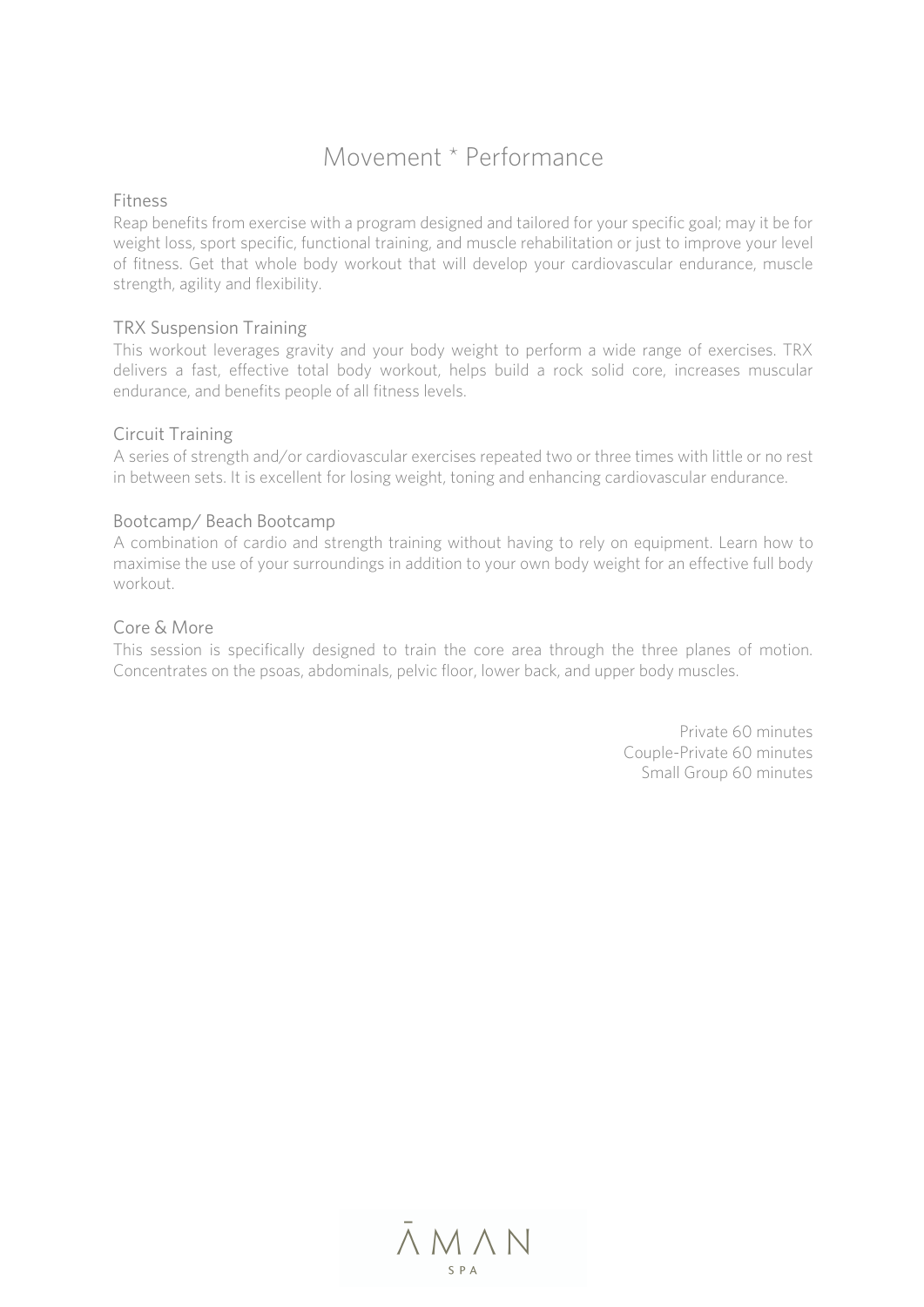### Nhan Nguyen



Assistant Spa Manager, Nhan Nguyen, brings a wealth of experience and spa therapy expertise to the Amanoi Spa. Renowned Tai Chi and Yoga practitioner, Nhan's sessions combine deep breathing and the slow rhythmic movements of this ancient practice to gently rebalance the body and promote health and wellbeing. A native of Vietnam, Nhan offers insight into the country's wellness traditions as well as its cultural nuances.

#### Metameric Massage

This treatment is performed in areas corresponding to various body parts which, when massaged, can have several benefits. The compression along different segments of the body that connect from the spine to other areas or internal organs, allows for alleviating many physical problems. Appropriately stimulating these segments can promote an immediate sense of well-being in the connected areas and will lead to a release of endorphins and consequently a feeling of serenity and peace, also improving lymph movement, helping eliminate toxins, increasing blood circulation, and optimizing function of the organs and body systems.

#### Areas of Focus:

- Metameric Back & Arm Massage
- Metameric Legs Massage
- Metameric Massage for Sinusitis & Colds

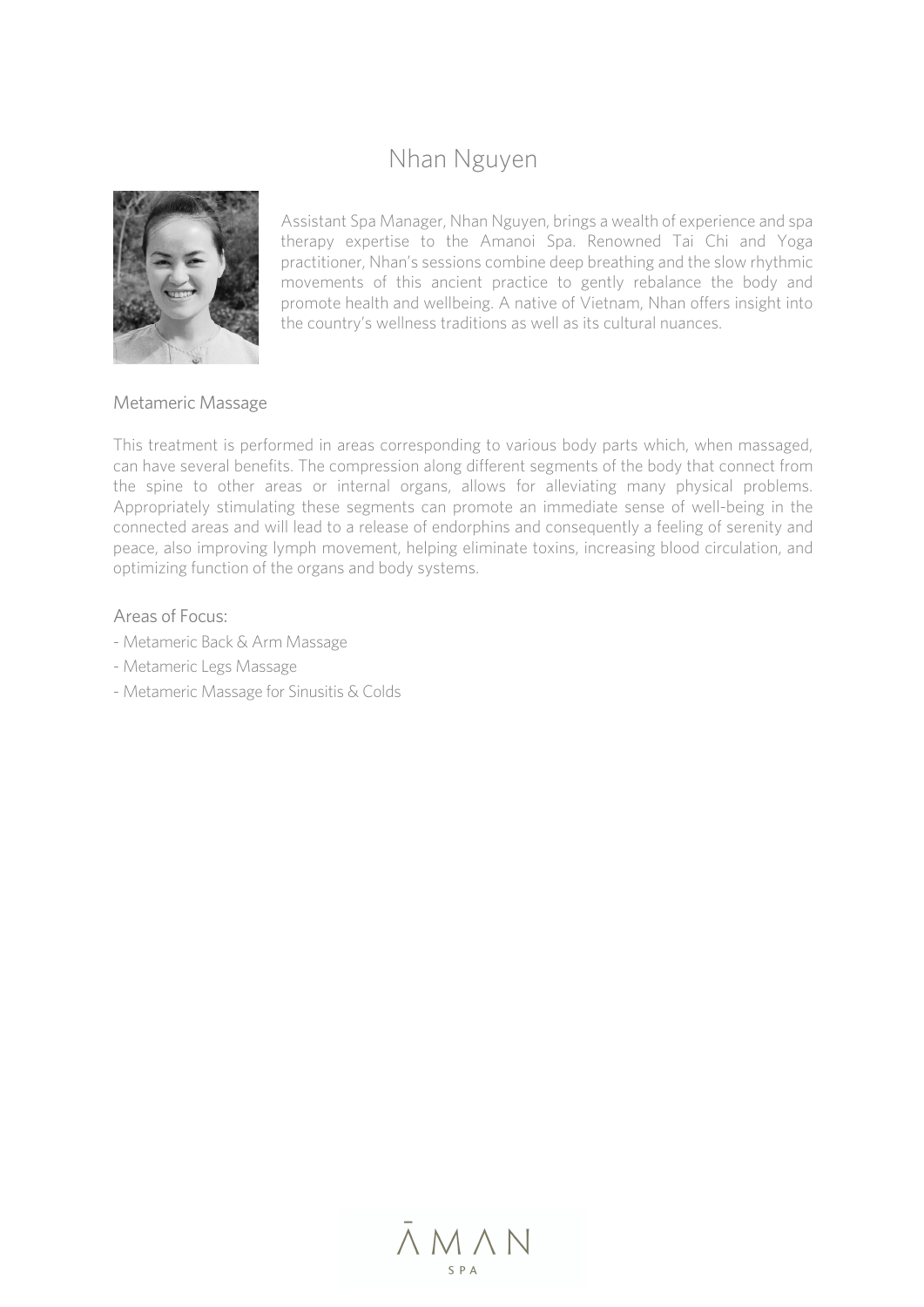#### Acupressure

There are over eight hundred vital energy points in the human body where blockages may occur due to stress, tension, or injury. Through stimulating these points with gentle massage and healing oils these energy blockages are addressed to relieve the stagnation causing muscle tension and stress. This treatment will improve the flow of energy and simultaneously promote a healthy state of mind and relaxation of the body.

#### Lymphatic Drainage Massage

This gentle massage technique encourages the natural drainage of the lymph, the fluid that flows through the lymphatic system and carries waste products away before circulating back to the heart. Improving lymph drainage requires a light touch in combination with rhythmic circular movements to stimulate lymph flow.

#### Anti-ageing Lifting Face Massage

There is a deep connection between the emotions we experience and how our facial muscles work. This treatment combines a gentle facial massage to the connective tissue with lifting techniques. The Anti-ageing Lifting Face Massage restores the natural elasticity of the skin and muscle tone, slowing down the aging process. It detoxifies and rejuvenates the skin through the activation of lymphatic drainage, blood circulation and production of collagen and elastin down to the deepest levels of the skin. The stimulation of the facial nerves using these unique techniques enhances the complexion and imbues a sense of peaceful wellbeing.

> 60 minutes 90 minutes 120 minutes

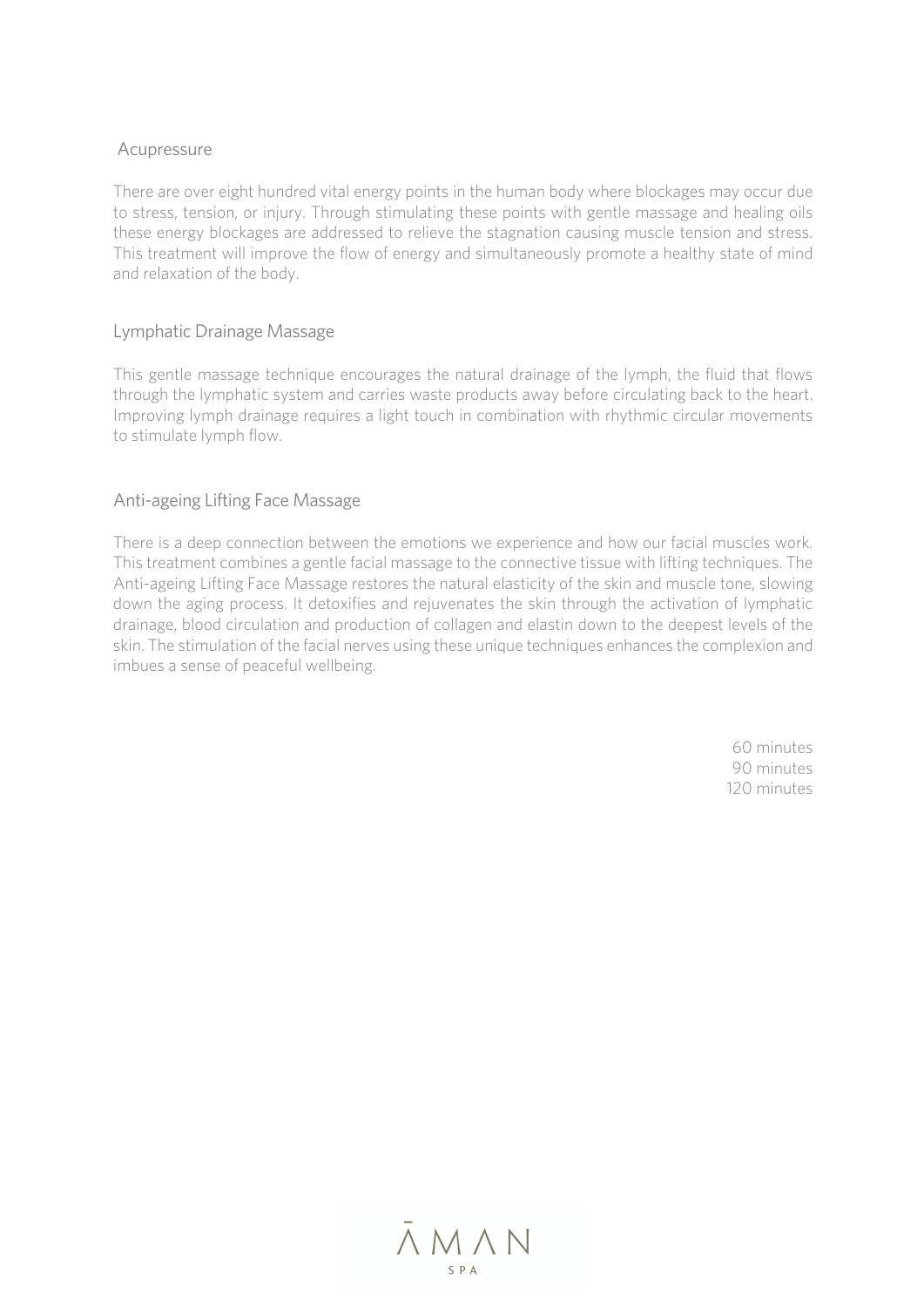# Amanoi Spa Facilities

Amanoi Spa provides wellness and fitness facilities, and a number of relaxation lounges with serene views. Guests are also welcome to enjoy our open - air lakeside terraces and pavilion.

#### Treatment Suites

Each of the five spa pavilions features a large double treatment suite with a spacious dressing room that includes a shower, twin bathtubs set side by side, and a separate toilet. Four of the five suites feature an outdoor relaxation terrace. Our Finishing Salon provides hair styling, manicures and pedicures.

#### Hydrotherapy Suites

Aman Spa offers two hydrotherapy suites, each featuring a heated stone treatment table, steam room, Jacuzzi and cold plunge pool. These may be booked with or without a treatment. To bolster the immune system, we highly recommend a body exfoliation followed by time in the steam room, the Jacuzzi and the cold plunge pool. Each suite also offers an outdoor relaxation terrace with lake views.

#### Gymnasium and Pilates Studio

Offering the latest in cardiovascular and weight training machinery, the spacious, light- filled Gymnasium features floor-to-ceiling windows that overlook the lake. The Pilates Studio is equipped with Allegro Reformers and other Pilates-specific equipment.

#### Yoga Pavilion and Lake Terraces

Stepped terraces lead down to the lake and the outdoor Yoga Pavilion. This is set on the water and surrounded by floating lotus blossoms. Guests may use the Lake Terraces any time of day for meditating, reading, or simply enjoying the peace and beauty of the surroundings.

#### Wellness Pool Villas

Amanoi's two Wellness Pool Villas are the first of their kind in Asia. The Lake Wellness Pool Villa overlooks a serene lake strewn with lotus blossoms while the Forest Wellness Pool Villa embraces the panoramic views of Nui Chua National Park and its rolling hills. Both provide guests with completely private facilities together with one or two beautifully appointed guest pavilions. Facilities include a double treatment room, a contemporary Hammam or a wooden-clad Banya, a 15m swimming pool, relaxation deck, outdoor dining area, steam room, cold plunge pool and Jacuzzi.

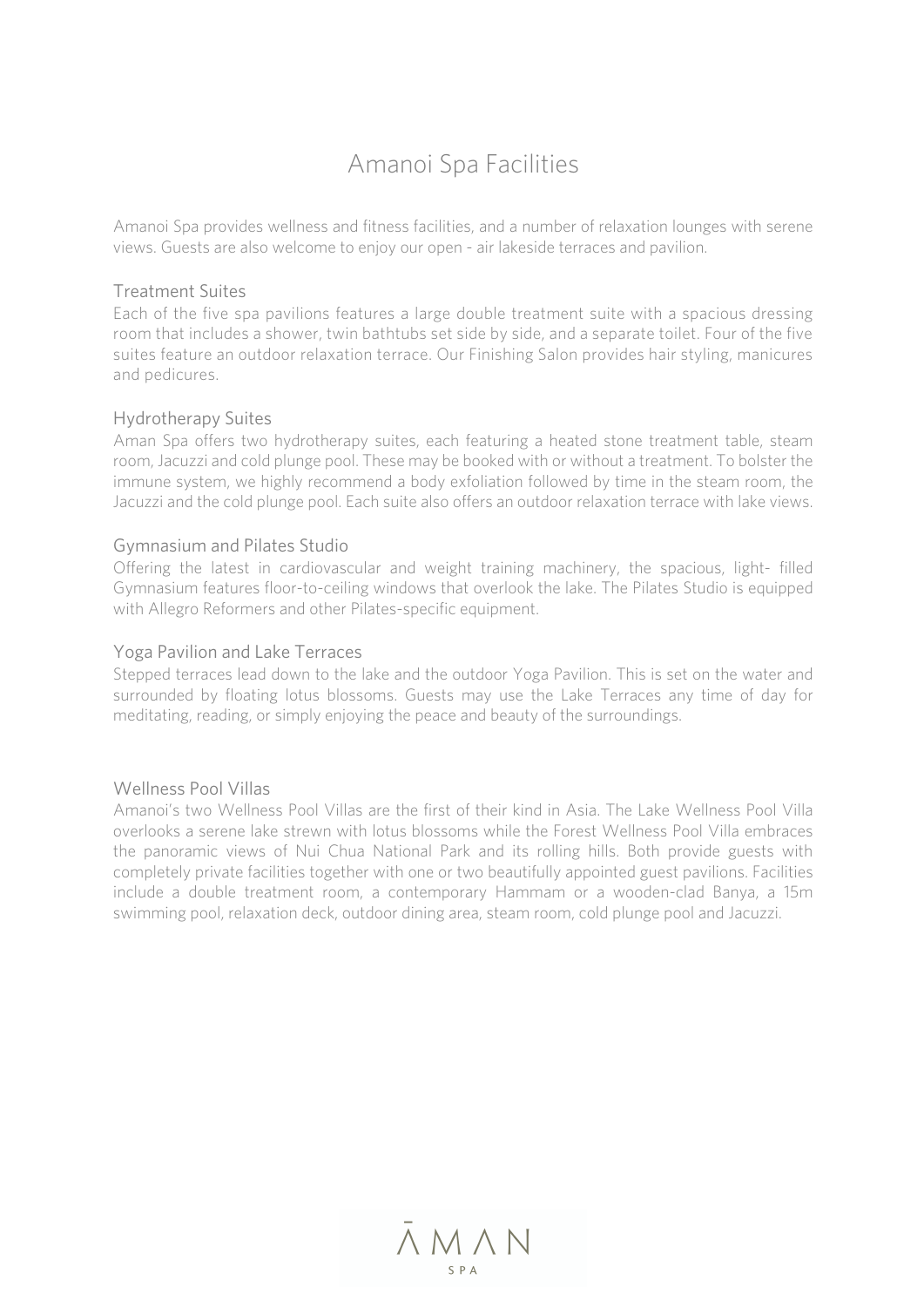# Spa Hygiene

We welcome you to our peaceful Amanoi home; we are committed to providing a healthy and welcoming environment for all our guests and colleagues. At Aman Spa hygiene, safety and cleanliness are always prioritized. We also emphasize the importance of strict hand hygiene based on recommendations from local health authorities.

Our associates have been trained in the processes of hygiene protocol and are receiving enhanced training on health & safety measures relevant to the current situation. Special attention is being paid to high-touch items, surfaces and fixtures, with increased frequency and intensity of cleaning public spaces, spa treatment rooms and back of the house areas.

We promote 'physical distancing' and therefore ask to limit close personal interactions and try to reduce density within the spa reception.

We would like to reassure you that we are adapting our operations to the challenges of the current situation to continue meeting your needs. Your wellness and comfort are of paramount importance as you receive holistic and healing benefits of using our Spas.

Kindly find below the standards you can expect to find when visiting any Aman Spa. We hope you will find ease in knowing that Aman Global Spa and Wellness team have collectively implemented updated Standard Operating Procedures as well as surpassed all local regulations.

- We offer group sessions with a maximum of eight guests at a time
- Practitioners wash and sanitize their hands and arms or take a shower before sessions
- Practitioners wear face masks during treatments and change them after each session
- Rooms are cleaned and sterilized before sessions with a special focus on beds, headrests, bathrooms, doors and other high-touch items
- Frequently used areas in all facilities are sterilized every hour
- We offer private usage of spa hydro facilities by reservation only
- Ventilation is maximized by keeping windows open at all times (if applicable)

We kindly ask you to do the following:

Please advise your health condition at reception before any session

Take a shower before a treatment session

- Allow us to keep open the window during the session (if applicable)
- If you would like to wear a face mask during the treatment, please ask our therapist/reception for it

We are here to compassionately assist you in every manner.

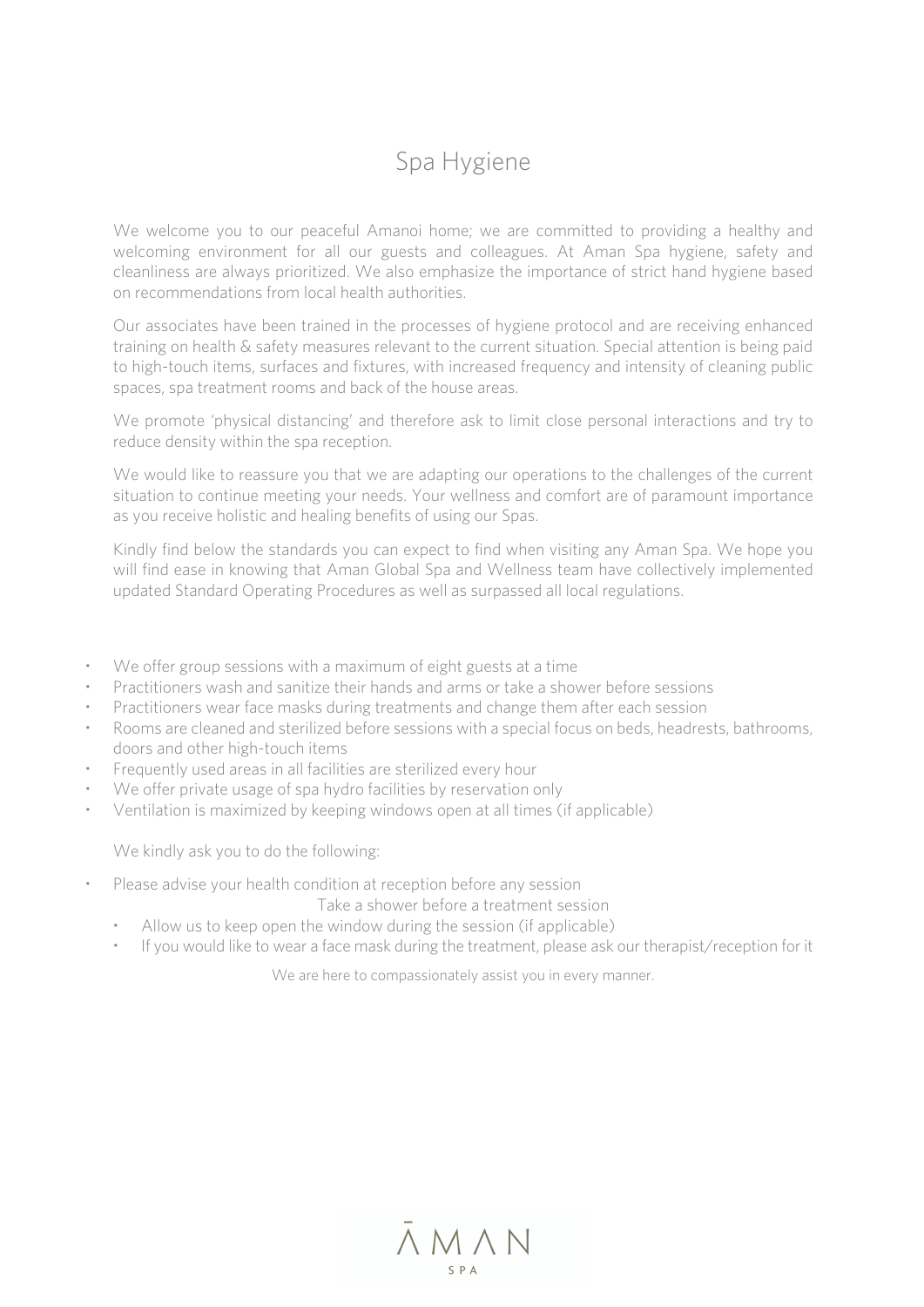## Spa Reminders

Operating hours: The spa operates from 9am to 9pm daily. After-hours spa appointments are subject to availability. Please visit or contact the Spa for more details. The gym is open from 7am until 9pm daily. Please contact the guest assistants should you want to use the gym outside of these hours.

Appointment: We highly recommend booking your treatment in advance to ensure that your preferred time and service is available.

Special considerations: Most treatments can be adapted to accommodate allergies, pregnancy, or injury. Please contact us with any queries and let us know of any medical or health concerns.

Spa environment: Please refrain from smoking and turn your mobile phone off or to a silent setting whilst in, or around, Aman Spa.

Pre-treatment recommendations: For best results, we recommend men shave on the day of a facial. For women we recommend not shaving or waxing on the day of a body treatment.

Treatment Preparation: Guests are kindly requested to arrive at least 10 minutes before their treatment is due to begin, allowing time to complete a health assessment. It is recommended that guests avoid heavy meals within 90 minutes of their scheduled treatment.

What to wear: Our therapists are trained in professional draping to maintain your privacy and cover you appropriately during treatments. We also provide disposable undergarments for both men and women should this be your preference. Sports shoes are required in the Gymnasium.

After your treatment: It is very important to drink plenty of water before and after your treatment. Take time to relax immediately afterwards, as this will help ensure you experience the full benefits of your treatment.

Valuables: We advise you not to bring or wear valuables whilst using our spa facilities. We endeavour to take care of your belongings, but we do not assume liability for any loss of or damage to personal articles. Additionally, Aman Spa shall not be liable for any accident or injury suffered by any guest.

Cancellation policy: We understand that schedules change and we will do our best to accommodate your needs. Since your spa time is reserved especially for you, we kindly ask you to give a minimum of six hours cancellation notice so someone else may enjoy that time. Cancellations made within six hours will be subject to the full charge of the treatment booked.

Spa products: To continue your wellbeing regime at home, products used during the treatments are available for purchase on departure.